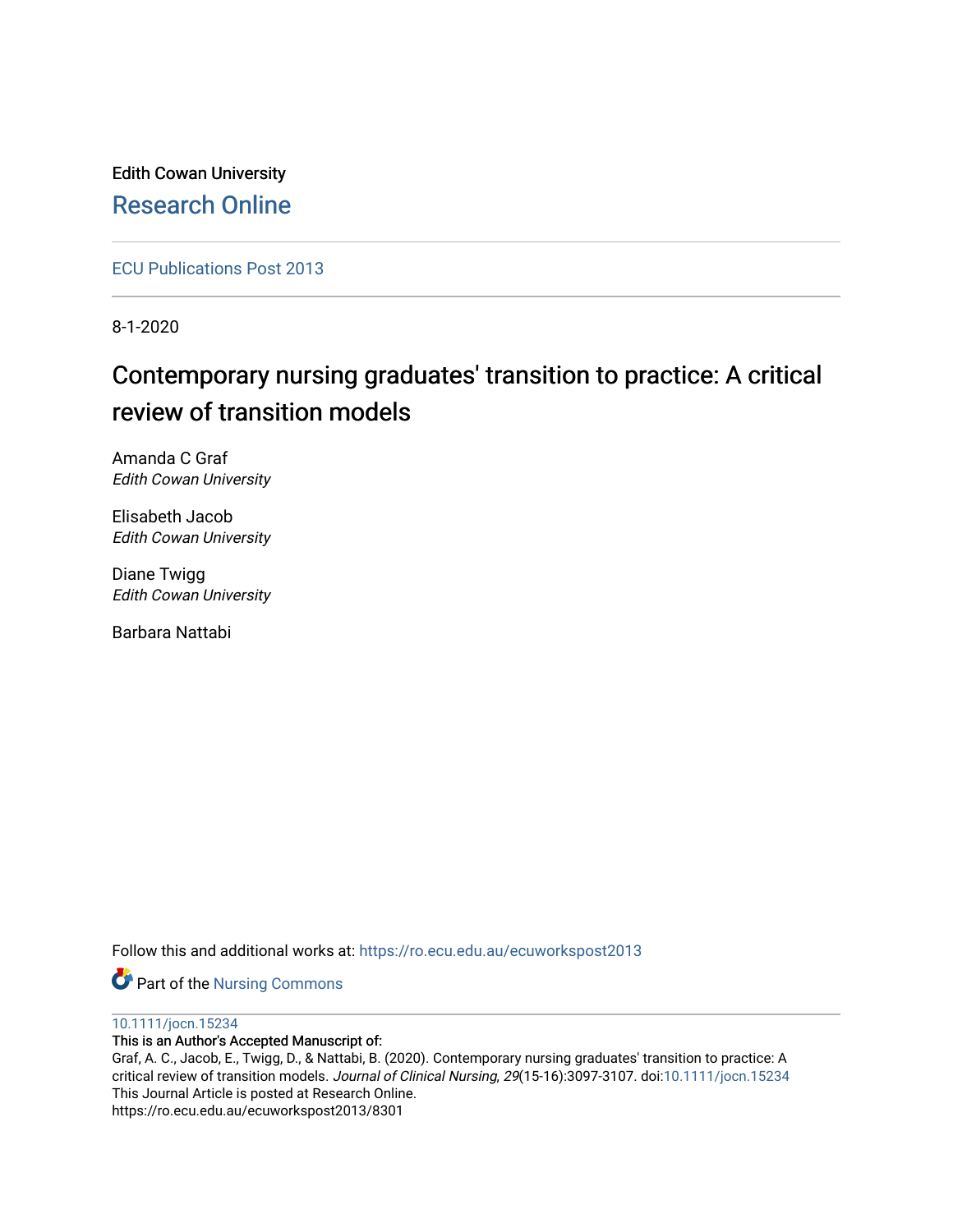This paper provides a narrative critical literature review of four main theories that attempt to explain newly qualified graduate nurses' transition to practice. The aim of the review was to provide a critical analysis of the current state of knowledge regarding nursing transition to practice frameworks. The discourse will include Kramer's Reality Shock Theory, Benner's Novice-to-Expert Theory, Bridges Transition Theory and Duchscher's Stages of Transition Theory.

#### **BACKGROUND**

Internationally, nursing education has rapidly evolved since the 1980's. In many developed countries, there has been a transition from hospital-based training to universitybased training (Wardrop, Coyne, & Needham, 2019). However, this has resulted in reduced clinical instruction and exposure, reduced workplace readiness and a lack of confidence among newly graduated nurses (Jamieson, Sims, Basu, & Pugh, 2019). Nursing students are expected to develop the skills required to practice as a registered nurse (RN) during their undergraduate degree, with knowledge and skills in the practice of nursing science and theory (Jacob et al., 2014). High patient acuity and high staff turnover rates add to the challenges new graduate's experience in their first year of practice (Kavanagh & Szweda, 2017). Graduates may struggle to adapt to the role of a registered nurse as they feel unprepared for working as a part of the clinical team (Hezaveh, Rafii, & Seyedfatemi, 2014). Graduates are required to learn or consolidate both psychomotor and critical thinking skills quickly (Theisen & Sandau, 2013). The longer-term impact of this includes high attrition rates of up to 60% in the first year (Odland, Sneltvedt, & Sorlie, 2014) for which a range of support programs have been developed to counteract this, including orientation, supernumerary time,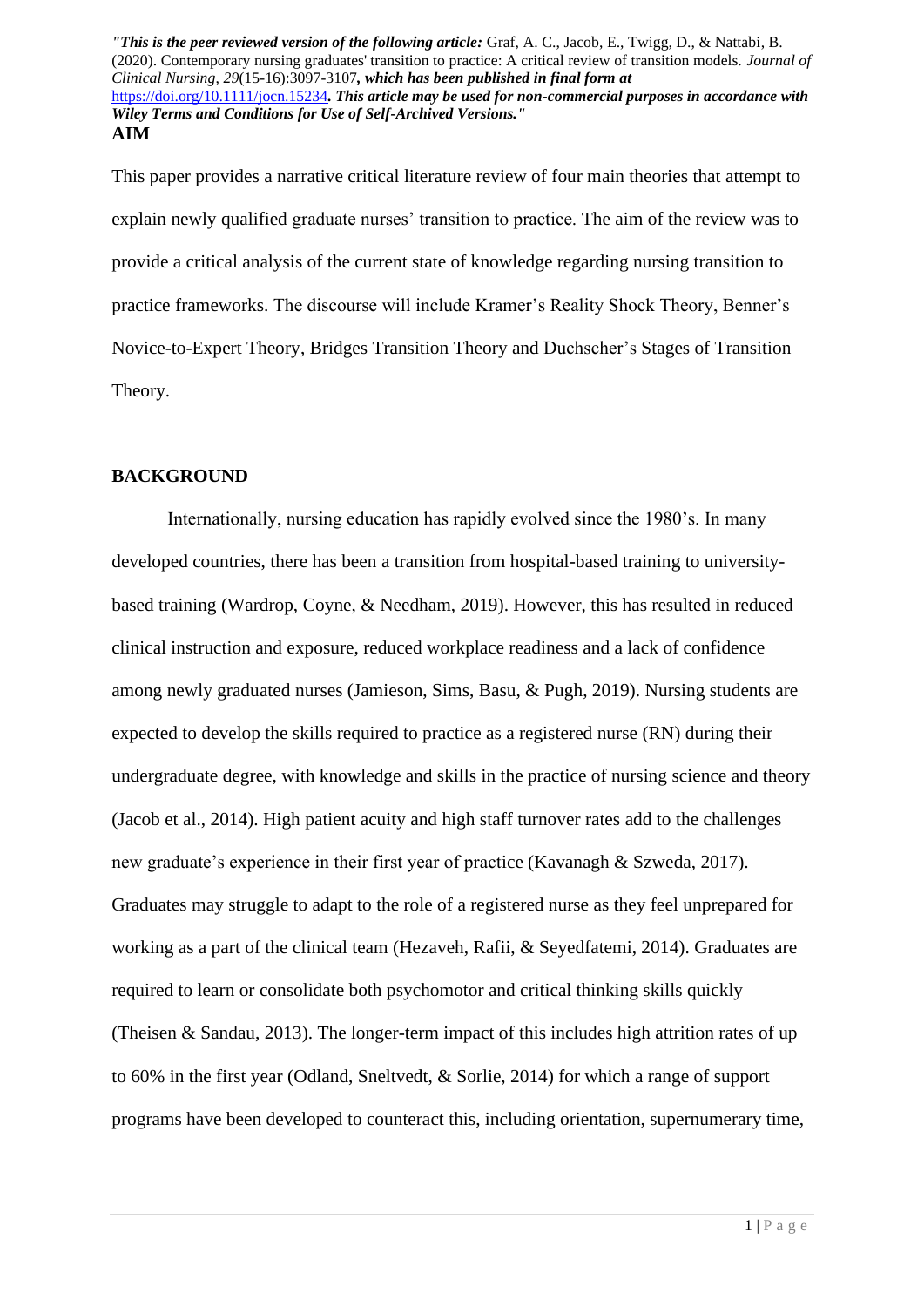(Rush, Adamack, Gordon, Lily, & Janke, 2013).

Graduate programs for newly qualified graduate registered nurses were introduced into most hospitals following the transition of nurse education into the university setting in order to help graduate nurses assimilate into the clinical environment (El Haddad, Moxham, & Broadbent, 2017). Worldwide, newly qualified nurses are offered a number of different programs, all aimed to support their transition to practice. For example, transition programs may be termed graduate program, transition to practice program, residency program, internship, or an extended orientation program (Edwards, Hawker, Carrier, & Rees, 2015). The aim of transition programs is to provide support to graduate nurses to ease their transition into the role of the registered nurse in order to decrease the attrition rate of new graduates. The high attrition rate of new graduates is thought to be due to lack of confidence and limited available support within the first few months of practice (Edwards et al., 2015). The introduction of graduate programs were based on the understanding that new graduates require time to develop clinical skills, build confidence and feel like they are effective team members within the new environment and aim to reduce the initial shock often experienced when a graduate is new to an environment and has limited experience (Kramer, Brewer, & Maguire, 2013).

Reducing the notably high attrition rates both nationally and internationally during the graduate programs are important considerations especially in view of the cost of training nurses and the estimated worldwide future nursing shortage (Walton, Lindsay, Hales, & Rook, 2018). Graduate programs consist of a range of models which may include preceptorship, supernumerary time, face-to-face study days, formal assessments, online course work, self-directed learning packages and performance appraisals (Spector, Ulrich, &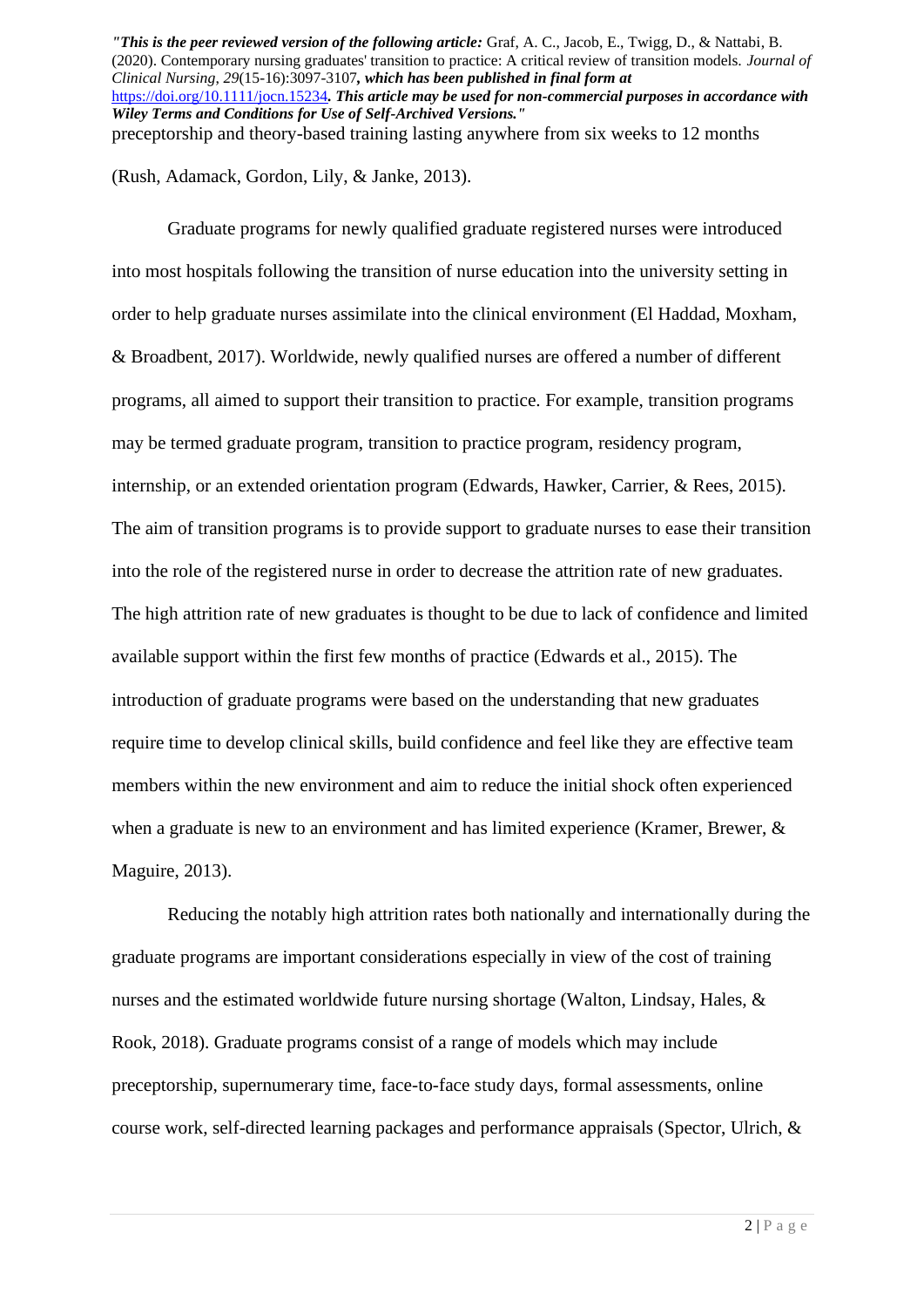graduates' transition year.

Multiple theories have been developed to help gain an understanding of the experience of graduate nurses within their first year of transition to a clinical environment. Less is known about which transition theory is applied when developing the most effective transition to practice program. Transition programs are vital to reduce the effects of transition shock and decrease attrition rates.

## **DESIGN**

Considering the range of graduate programs across the world, the high levels of attrition of newly qualified nurses, the challenges of transition to practice and various levels of support provided to newly qualified nurses, we set out to provide a narrative critical literature review of a number of theories related to transition to practice applicable for contemporary new graduate nurses.

| <b>EXAMPLE Example 1</b> of <b>Frampliton</b> divorted                                                                         |                                     |                                                                                                                              |                                                                |
|--------------------------------------------------------------------------------------------------------------------------------|-------------------------------------|------------------------------------------------------------------------------------------------------------------------------|----------------------------------------------------------------|
| Duchscher's<br>Theoretical<br>Framework<br>(2007)                                                                              | Kramer's reality<br>shock<br>(1974) | Culture shock (1960)<br>4 stages within the cycle<br>Honeymoon,<br>rejection/regression,<br>adjustment and recovery<br>phase | Cyclic process                                                 |
| <b>Stages of Transition</b><br><b>Theory</b><br>• Transition shock<br>model;<br>Consists of<br>sociocultural,<br>emotional and |                                     | $H$ oneymoon $-$<br>rejection/regression<br>phase – Recovery and<br>resolution phase                                         | Social, emotional and<br>physical responses.<br>Cyclic process |
| physical and<br>intellectual<br>elements.                                                                                      |                                     | Dreyfus skills acquisition<br>model<br>(1980)                                                                                | 5 stages<br>Progression is linear                              |

| <b>Table 1:</b> Summary of Transition theories |
|------------------------------------------------|
|------------------------------------------------|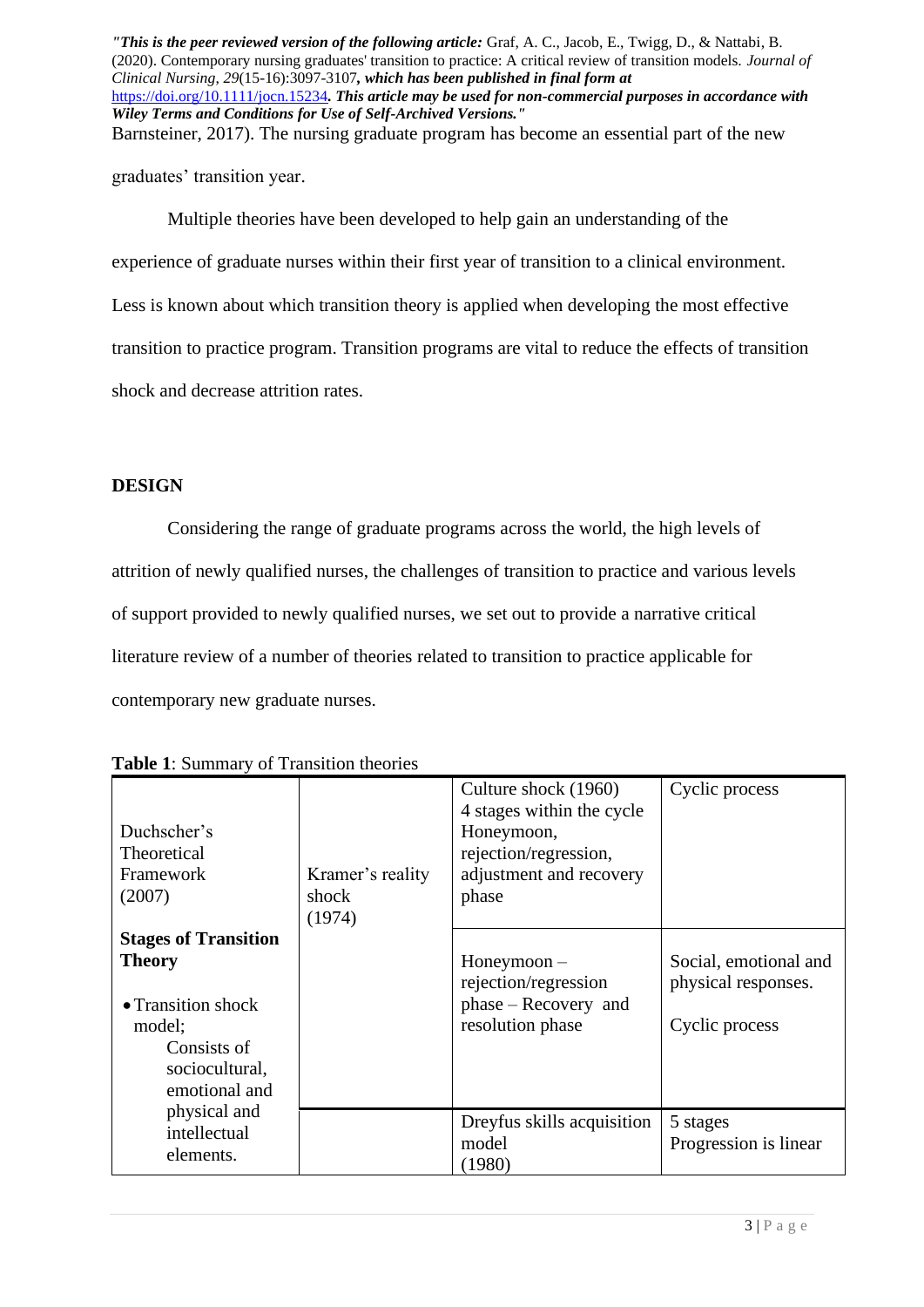*"This is the peer reviewed version of the following article:* Graf, A. C., Jacob, E., Twigg, D., & Nattabi, B. (2020). Contemporary nursing graduates' transition to practice: A critical review of transition models. *Journal of Clinical Nursing*, *29*(15-16):3097-3107*, which has been published in final form at* 

|                                                                       |  |  | https://doi.org/10.1111/jocn.15234. This article may be used for non-commercial purposes in accordance with |  |  |  |
|-----------------------------------------------------------------------|--|--|-------------------------------------------------------------------------------------------------------------|--|--|--|
| <b>Wiley Terms and Conditions for Use of Self-Archived Versions."</b> |  |  |                                                                                                             |  |  |  |
|                                                                       |  |  |                                                                                                             |  |  |  |

|                                                                                                | Benner's Novice                               |                                                                                                              |                                          |
|------------------------------------------------------------------------------------------------|-----------------------------------------------|--------------------------------------------------------------------------------------------------------------|------------------------------------------|
| • Transition stage<br>model;<br>Doing, being<br>and knowing<br>stages.<br>$\bullet$ Non-linear | to expert<br>(1984)                           | 5 stages<br>Novice – advanced<br>$beginer -$ competent –<br>proficient - expert                              | 5 stages<br>Progression is linear        |
|                                                                                                | <b>Bridges transition</b><br>theory<br>(1991) | 3 step process<br>Letting go-Neutral –<br>New beginnings.<br>Taking time to adjust to<br>change is important | 3 step progression<br>Linear progression |

#### **METHOD**

The aim of the review was to provide a critical analysis of the current state of knowledge regarding nursing transition to practice frameworks. A narrative literature review selects to review published articles that describe and discuss the current state of a specific topic from both a theoretical and contextual view point (Rother, 2007). Four main theories where chosen for the review as they are the main theories cited in literature as the basis for nursing graduate programs as they provide perspectives on the experiences of today's graduate nurses' transition to clinical practice. The theories selected for the narrative critical review were Kramer's Reality Shock Theory, Benner's Novice-to-Expert Theory, Bridges Transition Theory and Duchscher's Stages of Transition Theory. The four theories were selected because they provide perspectives on the experiences of a graduate nurses' transition to clinical practice. A clear theoretical framework can provide a comprehensive understanding of the various stages and processes of transition and enable development of successful programs to aid in the transition of nursing graduates.

#### RESULTS

## *Kramer's Reality Shock Theory*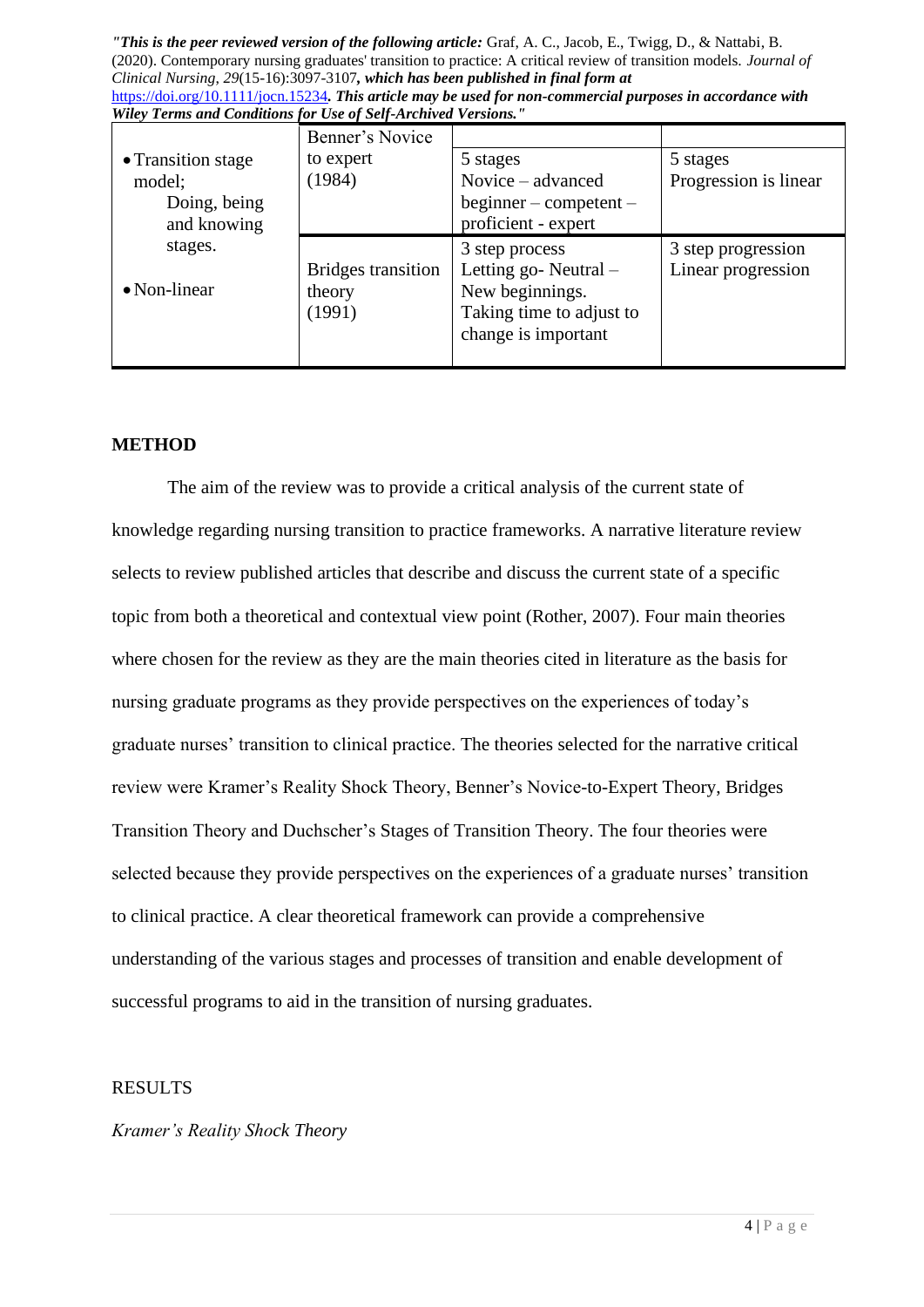Kramer's Reality Shock Theory (1974) was one of the first theories developed to describe a nurse's transition to practice. Included in this theory is the concept of 'culture shock', first described by Oberg (1960), an American anthropologist. Culture shock is defined as a set of confused or uncertain emotions experienced by an individual in an unfamiliar environment (Lina & Setiawan, 2017). Culture shock is thought to occur in four different stages: the honeymoon phase, shock and rejection phase, adjustment phase and recovery phase (Eckermann et al., 2010).

Kramer's (1974) work in graduate nurse transitions argues that similar to Oberg's culture shock, graduate nurses undergo a reality shock cycle on commencement in the workforce. Kramer describes 'reality shock' as the emotions a graduate nurse experiences when starting work in a new environment and proposes that when sociocultural norms are different to what is expected, reality shock occurs (Kramer, 1974). Shock is seen to consist of sociocultural, physical and emotional response an individual exhibit when experiencing unexpected or negative events while in an unfamiliar environment (Kramer, 1974). Kramer argues that reality shock, similar to Oberg's culture shock, progress through four phases; the honeymoon, rejection/regression, recovery and resolution phase.

Kramer's 'reality shock' theory recognises that graduates experience sociocultural, physical and emotional responses to the new experience of practice as a registered nurse (Wakefield, 2018). This theory commences with a honeymoon phase, full of enthusiasm and excitement which graduates experience for a brief period. Not all new graduated registered nurses are expected to experience a honeymoon phase. Instead, some skip the first stage and commence with the rejection or shock phase (Al Awaisi et al., 2015).

The rejection phase occurs as graduates feel unprepared for the realities of clinical practice. Graduates, lacking confidence and experience, often feel a sense of rejection within the clinical setting (Freeling & Parker, 2015). Immature conflict resolution often emerges,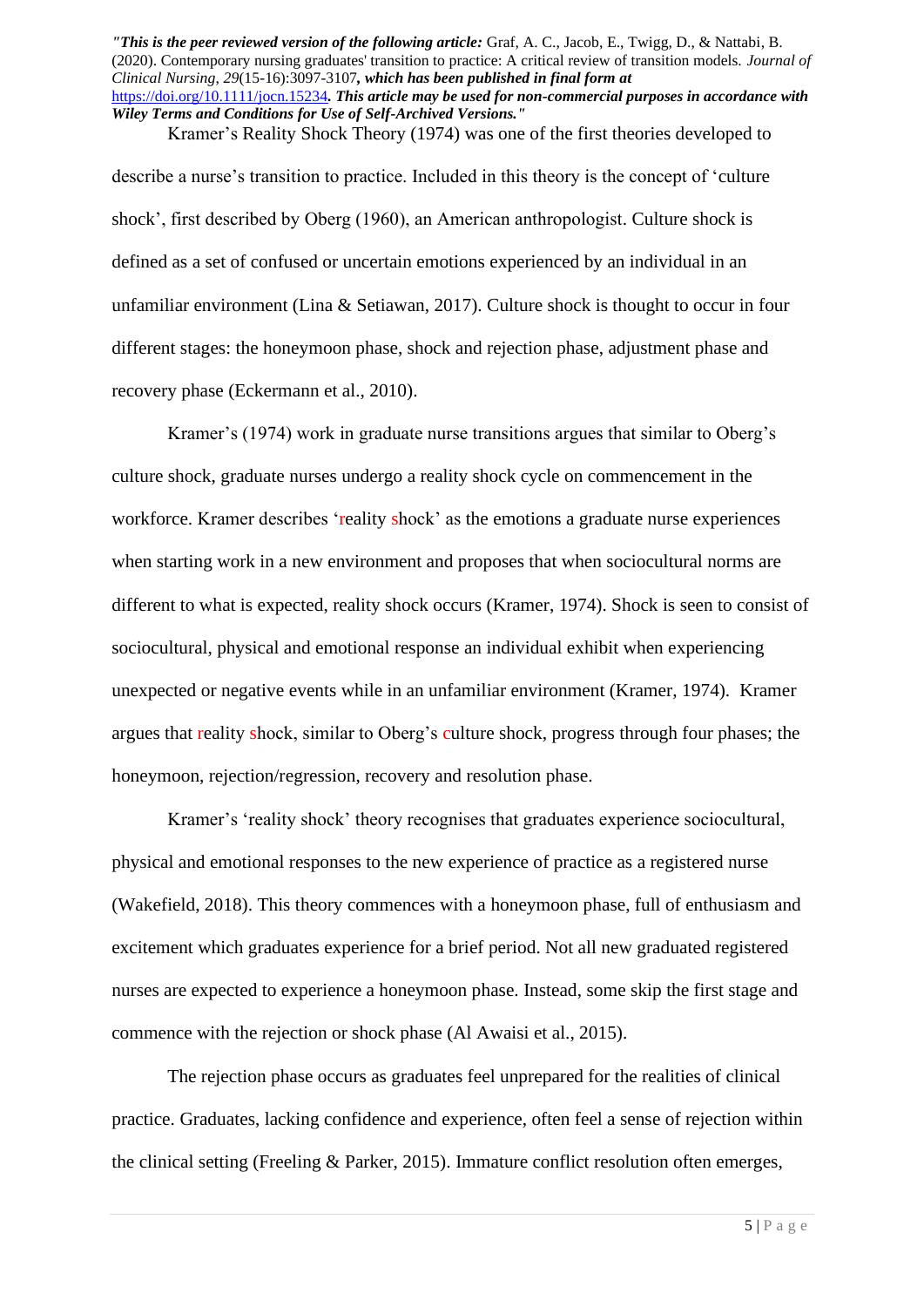rejection phase, an individual may experience periods of heightened self-doubt and conflicting values as they reject the reality of the role they are required to fulfil. Not all graduates enter this stage, however those who do, feel some form of rejection due to conflict with their previous belief system (Kramer, 1974). The rejection phase is often accompanied with ethnocentrism, where a person idolises where they have come from, for example, their former student life. Kramer (1974) suggests that not all graduates reminisce fondly of their student days and some graduates may actually blame the education system for feeling underprepared for the role of a registered nurse.

The recovery phase is the third step within the reality shock cycle, when the new graduate develops to feel a sense of belonging within the new environment and an acceptance of their role. The final phase is referred to as the resolution phase (Wakefield, 2018). During this phase, graduates determine their future pathway regarding nursing. The new graduate's resolution phase can consist of the nurses staying within the profession, moving hospitals or areas or leaving the nursing profession altogether (Martin & Wilson, 2011). This resolution may happen earlier in the process with the graduate leaving the nursing profession without finishing their graduate program. Kramer's reality shock theory is seen to be a cyclic process with graduates moving from resolution back to shock as new experiences are encountered. For example, a graduate nurse may experience the 'shock' phase and move through to the resolution, only to find that when something new is presented they return to the shock phase and the cycle starts again.

**Figure 1**: Kramer's reality shock theory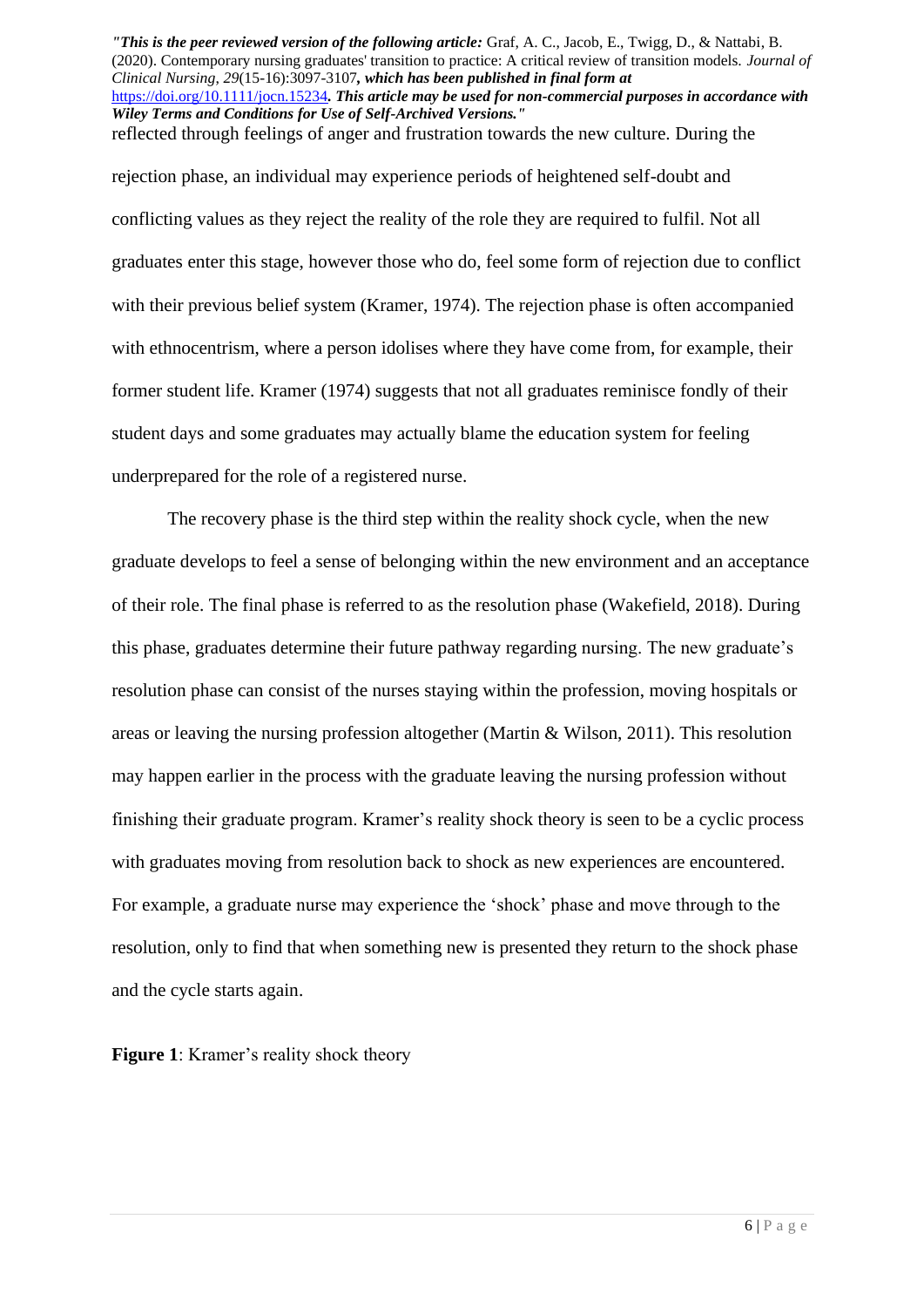

Differences between Oberg's culture shock and Kramer's reality shock occur in the length of time during which the shock occurs, the expectations of people experiencing the new environment and belief in what is the optimal environment. In contrast to the sudden onset of culture shock, reality shock experienced by graduate nurses is thought to be a more gradual and prolonged process. Where culture shock is expected to improve with time as people assimilate with the culture after a short duration of time, in nursing the experienced situation may not improve (Kramer, 1974). The expected competence level of the person also differs between the two models. Kramer suggests that with reality shock new graduate nurses are expected to begin at a competent level, whereas when moving to a new country, expectations are far less with regards to being competent in understanding the culture and even the language. The third difference is the beliefs to what the optimal environment consists of. A person experiencing culture shock will often believe or feel that home is better, whereas new graduates do not always hold the belief that their expectations developed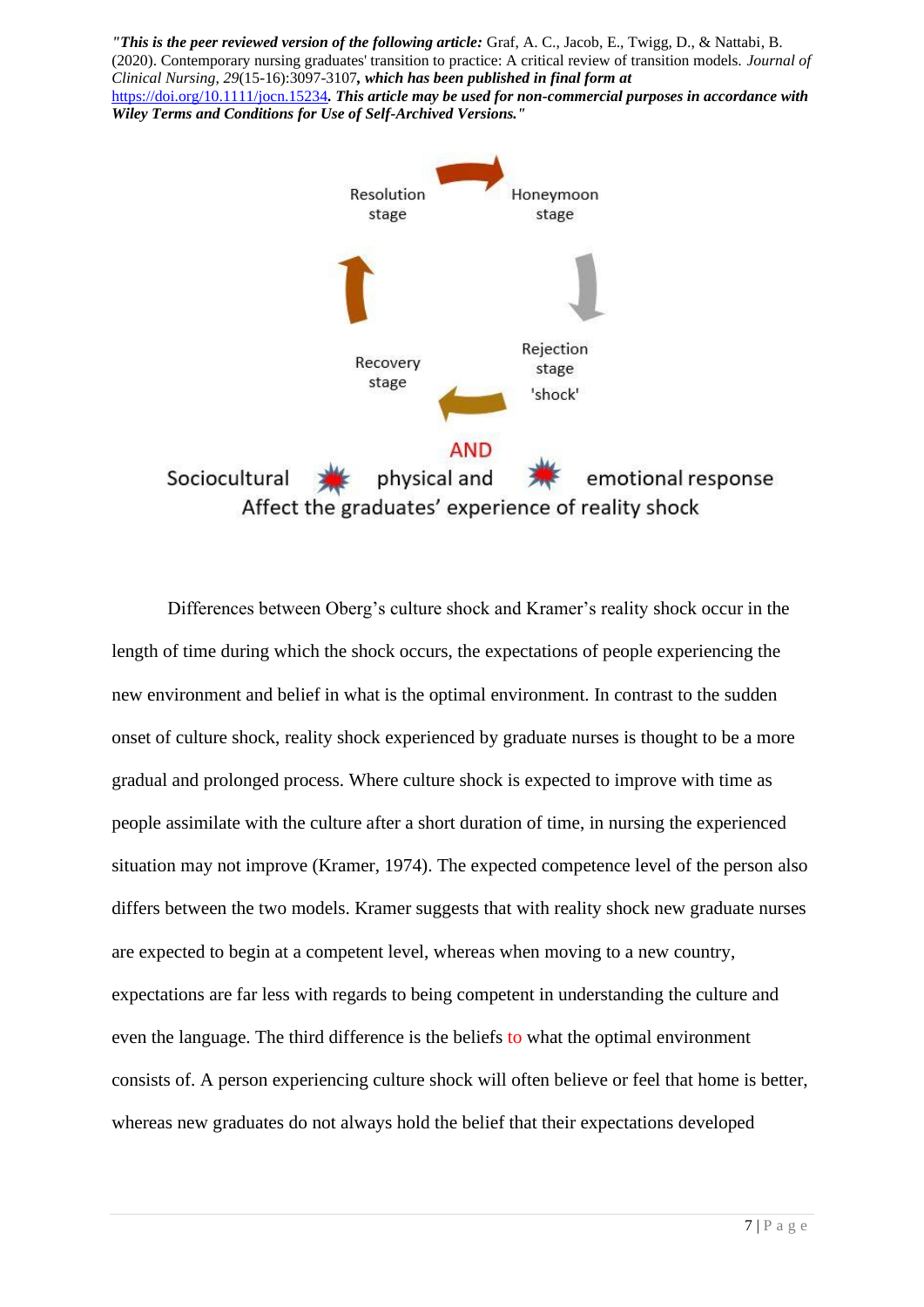These notable differences may intensify the rejection or 'shock' phase.

Following the transition of nurse education into the higher education sector there has been a plethora of research reflecting the rejection phase highlighted within Kramer's reality shock theory with regards to new graduate nurses (El Haddad, et al., 2012; Jamieson, et al., 2019; Kramer, 1974; Lea & Cruickshank, 2007; Martin & Wilson, 2011). Negative experiences were consistently reported within the first few months of a new graduate's transition (Rush, et al., 2013). An understanding of reality shock was seen as important, as when graduates are in a state of 'shock' they are unable to perform efficiently (Meleis et al., 2000). This work laid the foundation for the development of graduate programs that reflected the different stages of reality shock during the graduate year.

#### *Benner's Novice to Expert theory*

The second main transition theory explored was Benner's Novice-to-Expert theory. Benner's novice-to-expert theory explored the stages of development from nurses beginning as a student to becoming an expert. The principles of this theory were modelled from Dreyfus (1980) who developed a skill acquisition model following research involving chess players and pilots (Chang & Daly, 2012). The Dreyfus model was applied by Benner to a study that examined the knowledge and performance of nurses (Benner, 2001). Benner used the model to elicit knowledge concerning practical understanding and expert capabilities of nurses working at different levels within a clinical unit (Benner, 2004). The original Dreyfus skills acquisition model consisted of five progressive stages ranging from novice to mastery. Similar to the Dreyfus model, the Benner's novice to expert theory describes the progression of a novice nurse to a nurse expert through 5 stages. Differences in the models include the names and expectations of the first two stages (See Figure 2) (Benner, 2001; Duchscher,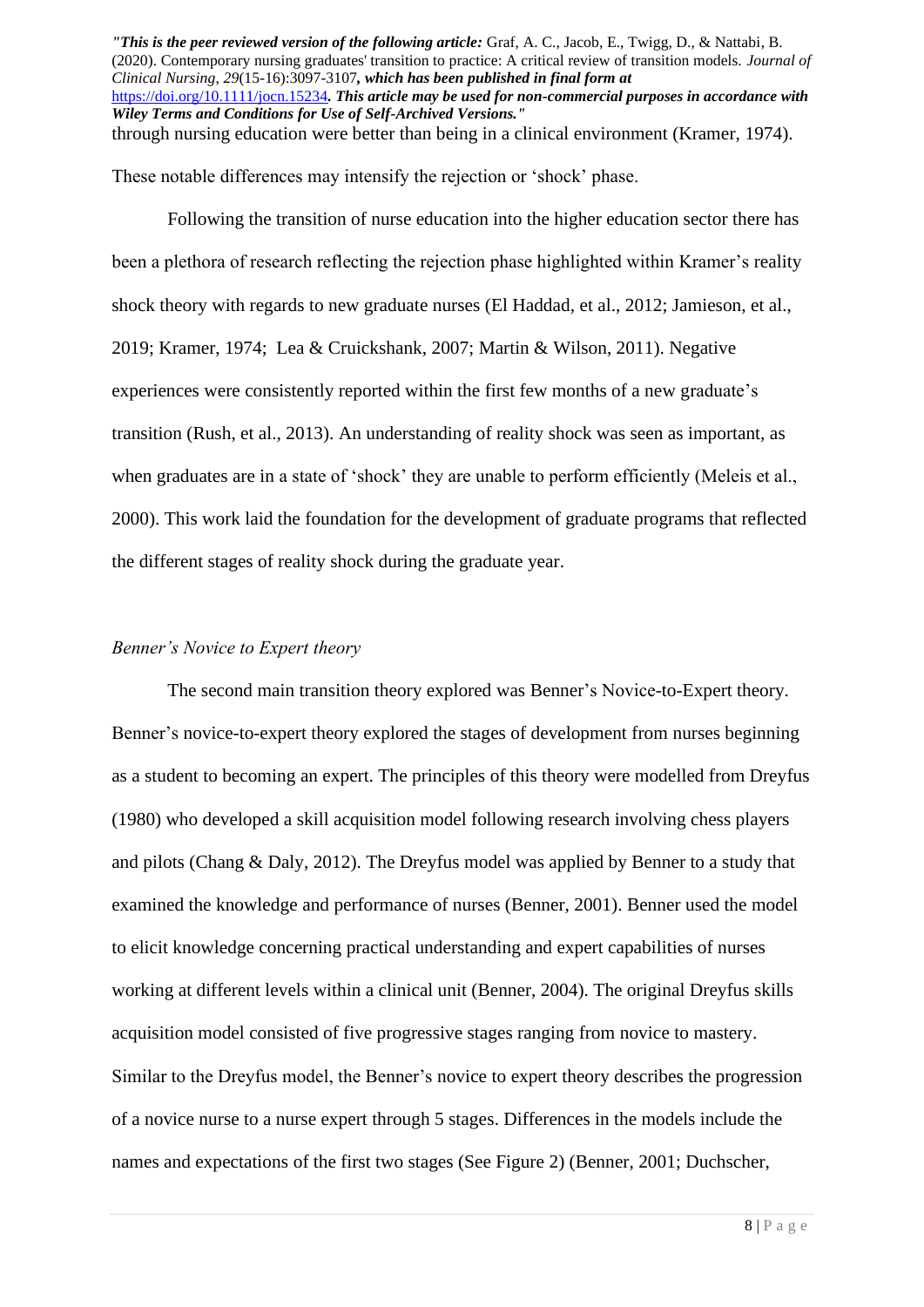*"This is the peer reviewed version of the following article:* Graf, A. C., Jacob, E., Twigg, D., & Nattabi, B. (2020). Contemporary nursing graduates' transition to practice: A critical review of transition models. *Journal of Clinical Nursing*, *29*(15-16):3097-3107*, which has been published in final form at* 

<https://doi.org/10.1111/jocn.15234>*. This article may be used for non-commercial purposes in accordance with Wiley Terms and Conditions for Use of Self-Archived Versions."*

2009). The initial stage in Benner's model, 'the novice', refers to nursing students, and a new

graduate nurse was considered to enter the workforce at stage two, as an advanced beginner

(Benner, 2001).





The novice to expert theory aligns closely with experiential learning, recognising that an individual develops by spending time in a situation to enable them to adjust to social situations and adapt skills before they can progress to the next stage (Benner, 2004). The theory focuses on a nurse's progression in both professional socialisation and clinical skills level. Wardrop et al, (2019) suggests Benner's novice to expert theory is neither 'linear nor predictable' (p1). However, the theory provides a platform for nurse managers to measure a graduate's progression within a transition program as they achieve confidence and competence. This transition theory assisted with recognising the different levels of nurses and the need for graduate nurses to consolidate skills before being expected to practice at a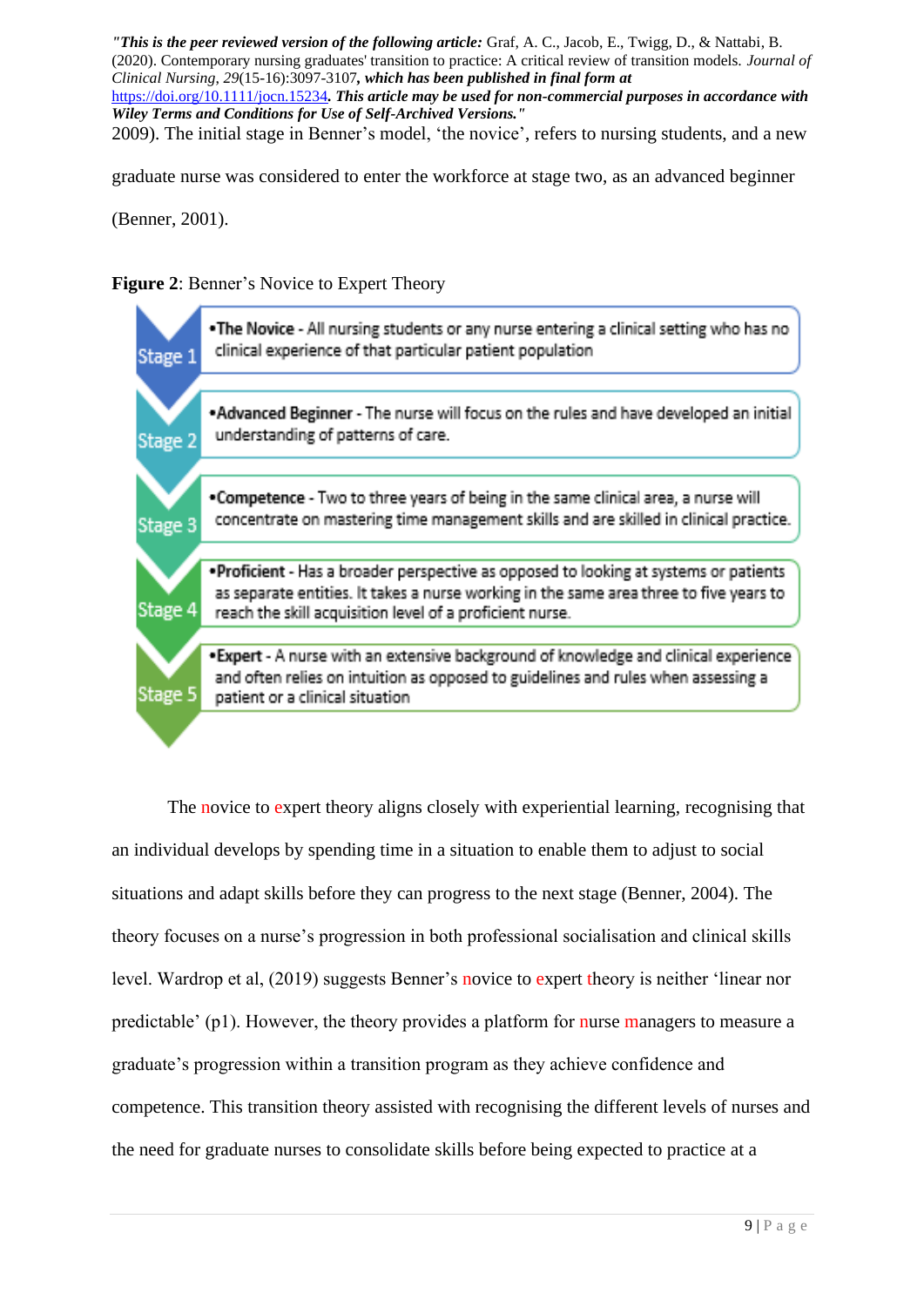*"This is the peer reviewed version of the following article:* Graf, A. C., Jacob, E., Twigg, D., & Nattabi, B. (2020). Contemporary nursing graduates' transition to practice: A critical review of transition models. *Journal of Clinical Nursing*, *29*(15-16):3097-3107*, which has been published in final form at*  <https://doi.org/10.1111/jocn.15234>*. This article may be used for non-commercial purposes in accordance with Wiley Terms and Conditions for Use of Self-Archived Versions."* competent level. This is pertinent to graduate programs as it explains why graduates require time to develop their level of competence before they are able to master the skills and expectations of a registered nurse.

### *Bridges Transition Theory*

Similar to other transition theories, Bridges transition theory describes different stages involved in transition, suggesting there were three stages of transition: 'letting go', 'neutral', and 'new beginnings' (Figure 3) (Bridges, 2009). Bridges transition theory, progression between stages is linear, as opposed to cyclic, in that a person must complete one stage before being able to move to the next stage (Arrowsmith, Lau-Walker, Norman, & Maben, 2016). Bridges believes that transition needs to have a beginning and an end point and that it is important for an individual to recognise the need to change to be able to make sense of the process (Bridges, 2009).



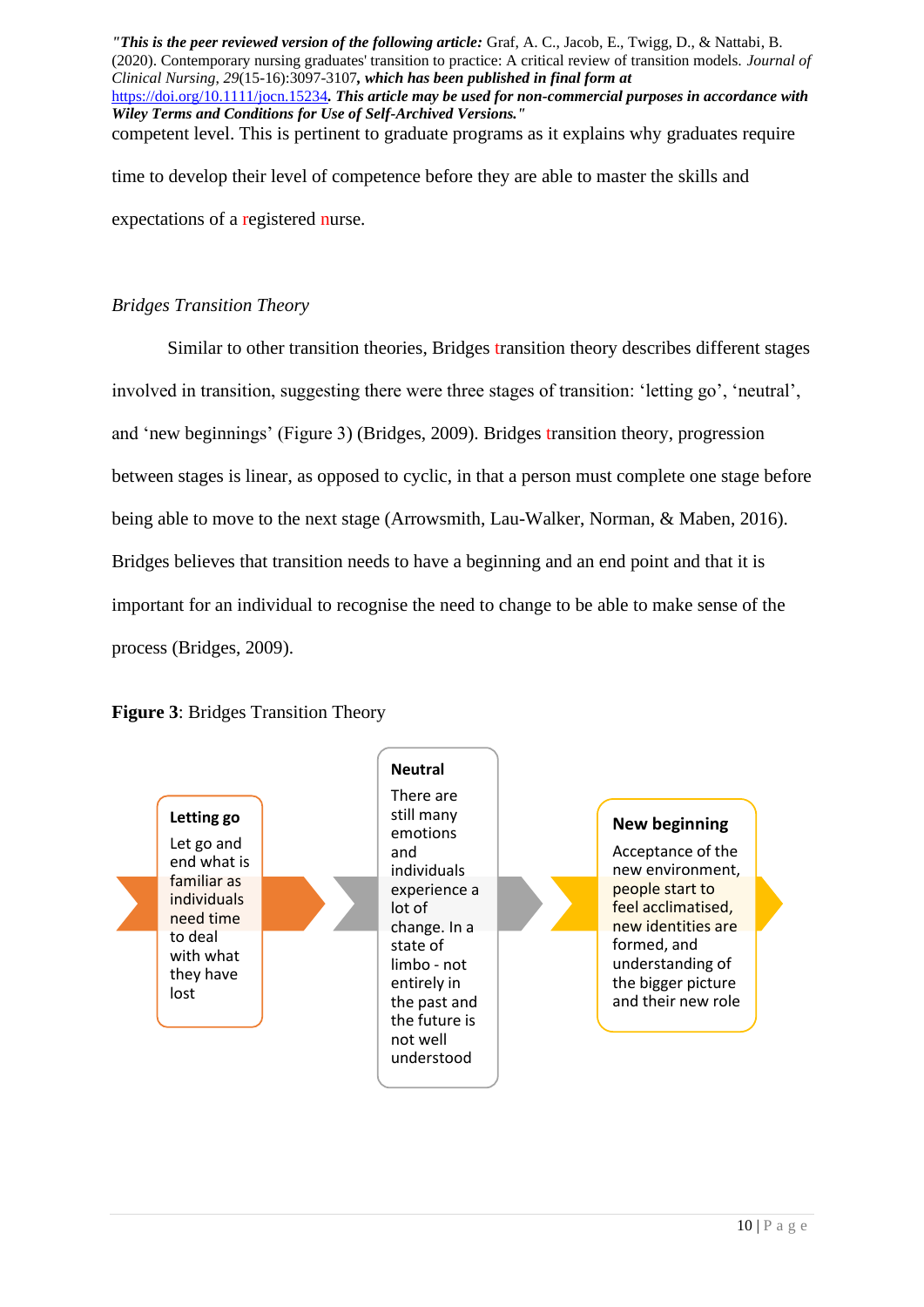Bridges (2009) suggests that many people focus on the change that is taking place rather than thinking about the first step of transition and letting go of the familiar to accept changes, which sets the process of transition up for failure. Taking the time to physically, emotionally and mentally let go of what once was, is an important first step in transition, according to Bridges (2009), and is similar to grieving any loss. This involves recognising the loss of what was and respecting the past (Bridges, 2009). Some people will transition more effectively if they take a piece of the past with them (Bridges, 2009). This enables a person to become creative and look for new opportunities (Ulrich, 2016). Bridges stipulates throughout this theory that "transition starts with an ending and ends with new beginnings" (2009. p. 5) and that if individuals are not supported through the three transition stages even the best programs may fail. Bridges transition theory influenced the structure of graduate programs, recognising that transition should be viewed in different stages and each stage needs to be completed before new graduates can move onto further stages. This enabled programs to be developed which assisted graduates to 'let go' and grieve familiar processes to enable them to move forward in their development as nurses.

#### *Duchscher's Theoretical framework*

Duchscher's stage of transition theory evolved from Bridges transition theory and was influenced by both Kramer's reality shock theory and Benner's novice to expert theory. There are multiple components included within Duchscher's theoretical framework (see figure 4). The first component referred to as the Transition Stage Model is a three-step linear progression, termed the 'doing', being' and 'knowing' phases. The three phases reflect the process of change within a graduate's year. The first phase of the transition stage model generally takes three to four months of the graduate year and is known as the 'doing' phase. During the 'doing' phase the graduate nurse learns how to do everything (task/rule focused) and is often not able to look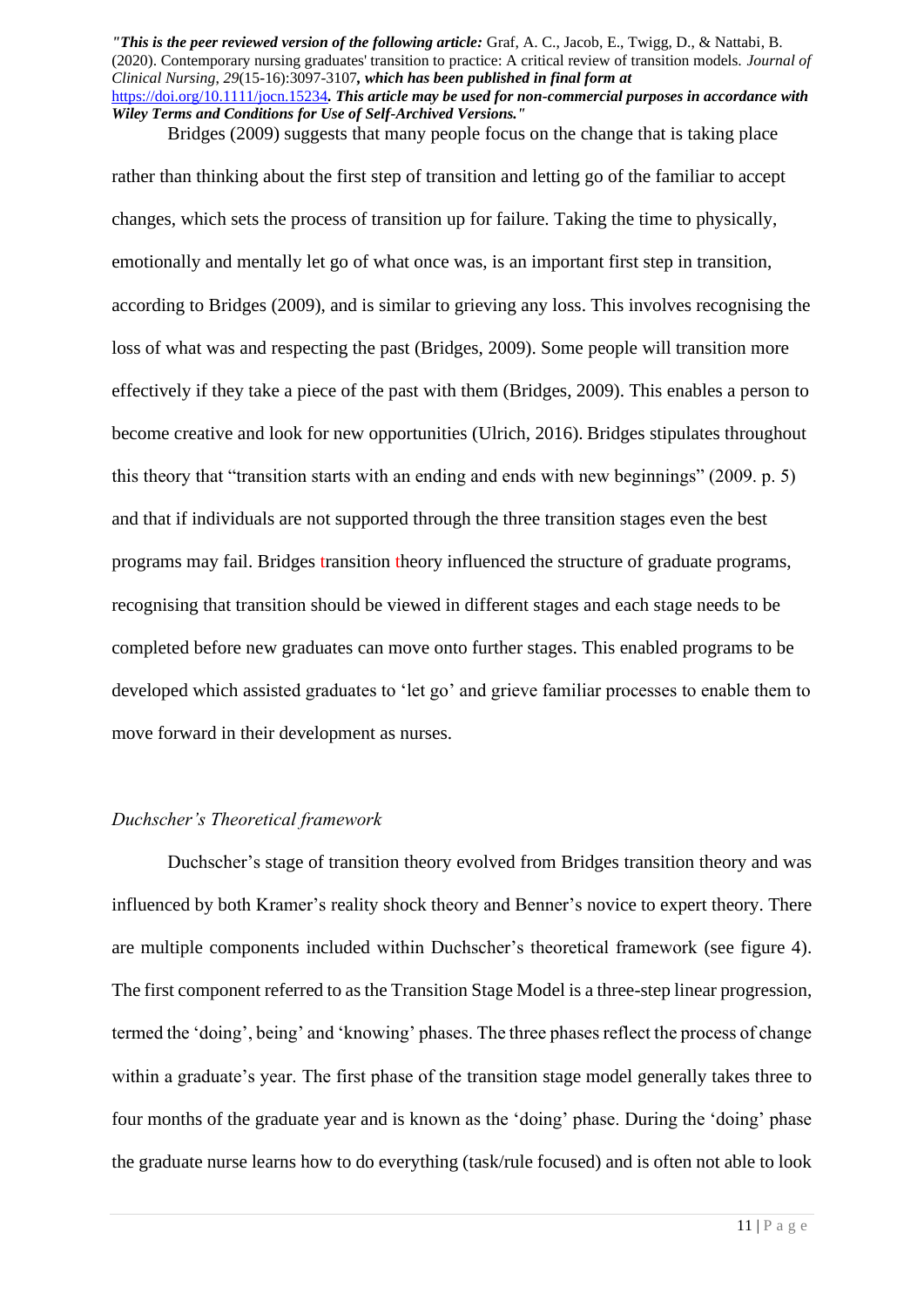*"This is the peer reviewed version of the following article:* Graf, A. C., Jacob, E., Twigg, D., & Nattabi, B. (2020). Contemporary nursing graduates' transition to practice: A critical review of transition models. *Journal of Clinical Nursing*, *29*(15-16):3097-3107*, which has been published in final form at*  <https://doi.org/10.1111/jocn.15234>*. This article may be used for non-commercial purposes in accordance with Wiley Terms and Conditions for Use of Self-Archived Versions."* beyond this skill set (Duchscher, 2008). This process can leave the graduates thinking their current nursing ability is lacking resulting to a lack of confidence and self-doubt (Lea & Cruickshank, 2014). This was also the period in which a new graduate experienced culture or transition shock and is often the most vulnerable time within the graduate's first year (Duchscher, 2008).





#### Reprinted with permission

The second phase of the transition stages model is the 'being' phase, which occurs within the fourth to eighth months of the new graduate's transition year. At the beginning of this stage, the graduate remains disenchanted with their current role, despite becoming familiar with the environment and letting go of the past. The graduate gradually begins to complete tasks with confidence and begins to accept responsibility for clinical decisions. In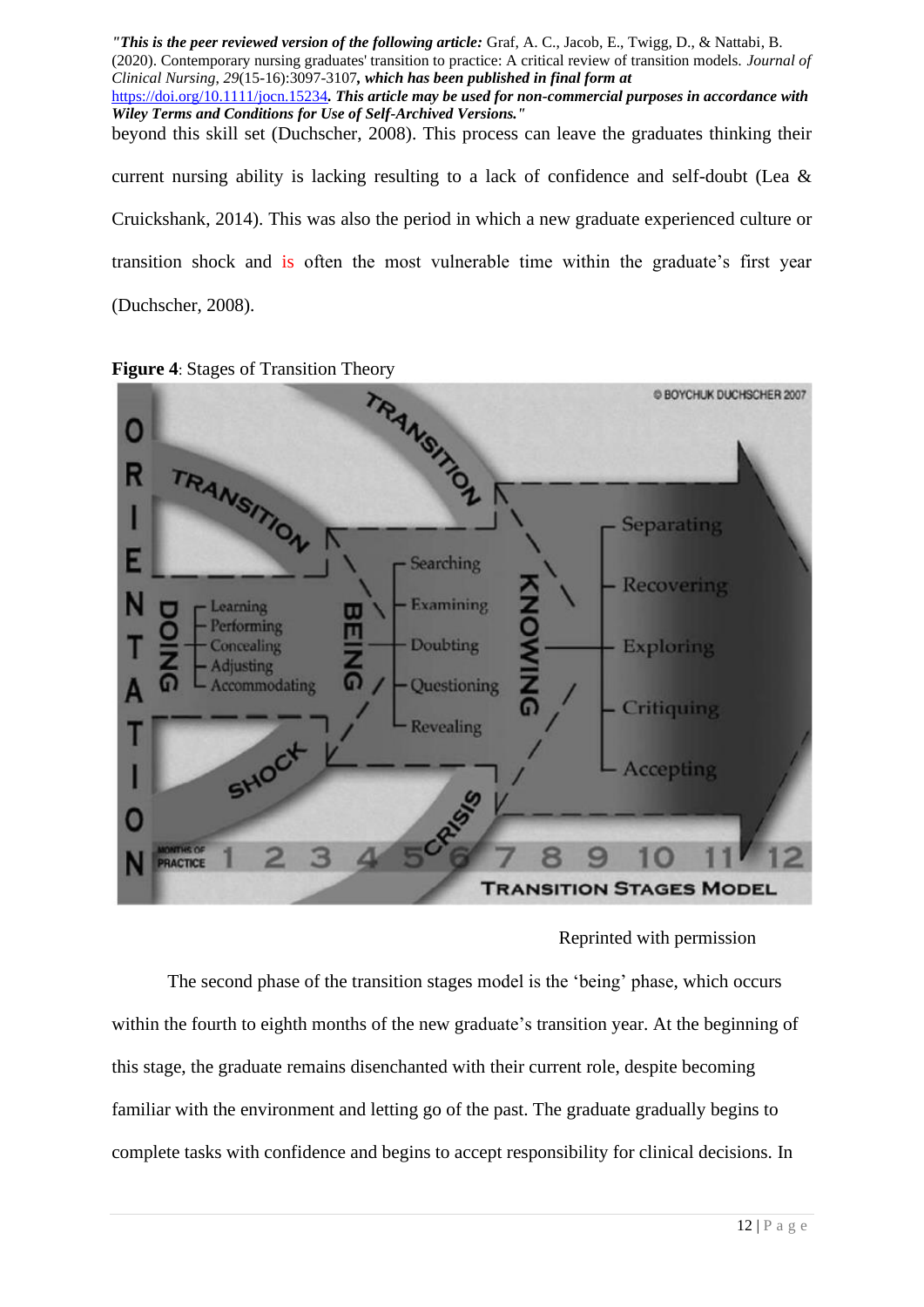(Duchscher, 2008).

It is during the second stage; that new graduates develop the confidence to speak up for themselves. They may no longer require a preceptor however feel leadership roles are more advanced than graduates are ready to embrace. In this phase, graduates are now able to understand what is happening around them, gaining confidence in their own ability to judge, predict and plan appropriate clinical practice (Lea & Cruickshank, 2014). It is at this stage when new graduates start to have time to focus on personal issues, spend time with family and loved ones, as clinical events that happened at work no longer consume their life (Duchscher, 2008). Feeling independent and comfortable enough to ask questions, the graduate moves into the final stage of the transition model, the 'knowing phase' (Duchscher, 2007).

The 'knowing' stage is when the graduate's concerns revolve around political aspects of nursing such as shift hours being decreased, lack of staff and having to care for more patients or being called into work on rostered days off (Duchscher, 2007). This is the time graduates start articulating a dislike for shift work, not being able to book recognised holidays such as Christmas off and often being the last staff member to be considered or asked when advice was being sought (Duchscher, 2007). During this stage, graduates may be assigned student nurses and they begin to realise how far they have progressed since commencing their graduate program (Duchscher, 2007). Within this stage, the graduates are no longer considered new to the area. Compared with newly qualified graduate nurses, the graduate nurse in this final stage feels confident (Lea & Cruickshank, 2014) and this marks the end of the process of 'becoming'. In this final stage of transition, the nurse no longer feels inadequate and has a better understanding of the work environment.

*<sup>&</sup>quot;This is the peer reviewed version of the following article:* Graf, A. C., Jacob, E., Twigg, D., & Nattabi, B. (2020). Contemporary nursing graduates' transition to practice: A critical review of transition models. *Journal of Clinical Nursing*, *29*(15-16):3097-3107*, which has been published in final form at*  <https://doi.org/10.1111/jocn.15234>*. This article may be used for non-commercial purposes in accordance with Wiley Terms and Conditions for Use of Self-Archived Versions."* completing this stage, the graduate is more confident within the work environment, more engaged within their own sociocultural groups, and moving away from the crisis stage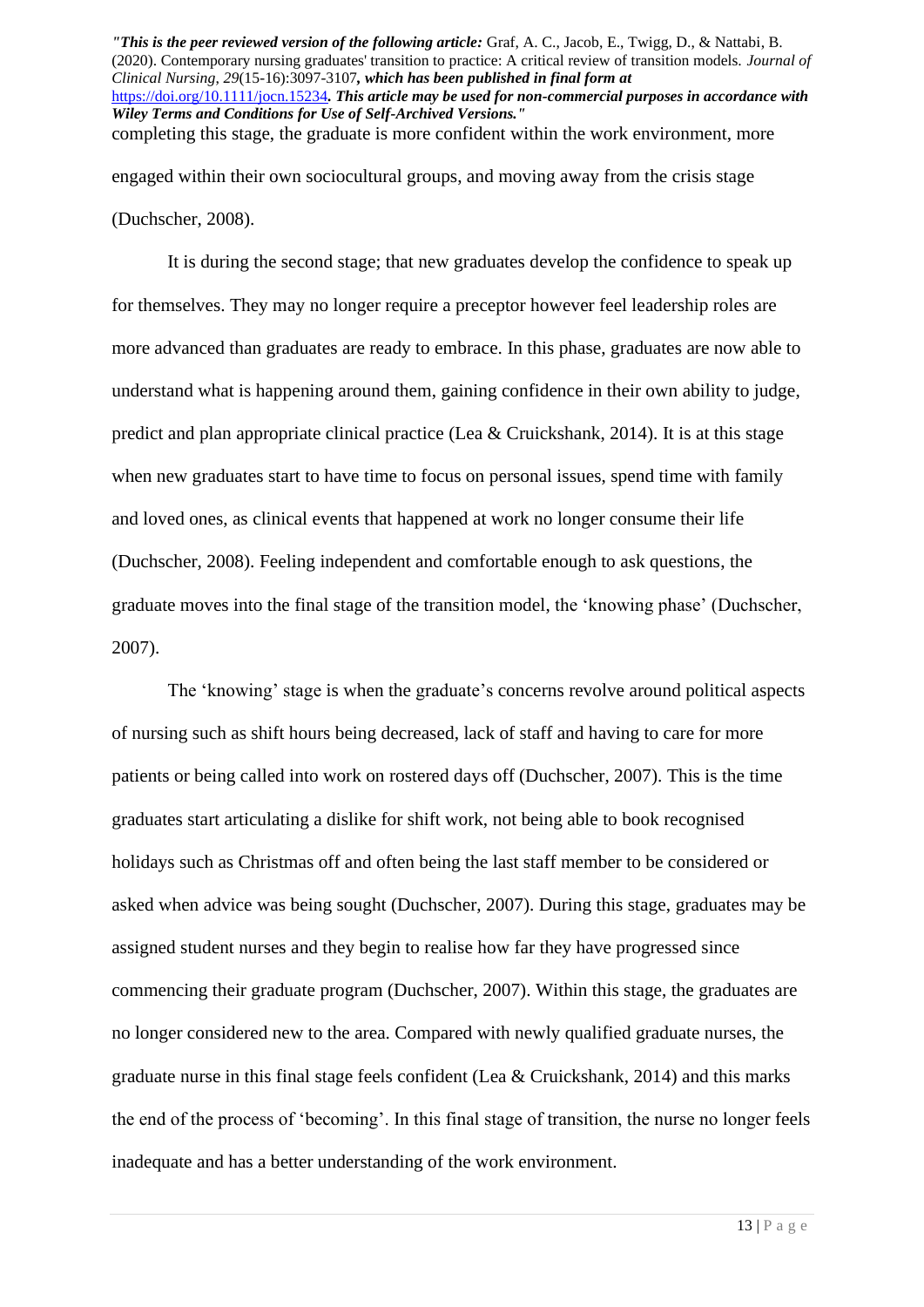Another component, of the Stages of Transition Theory (see figure 4) is the transition

shock model, which is initially perceived throughout the 'doing' stage and followed by transition crisis. Transition crisis develops when the new graduate's fears are replaced with frustrations of having little influence to change operational systems (Duchscher, 2008). Transition shock is a reflection of the stress graduates' experience as they transitioned from being student to a registered nurse (Duchscher, 2008). Duchscher describes the graduate's experience of transition shock through four distinct elements: emotional, physical, sociocultural and intellectual elements (see figure 5).

**Figure 5**: The four psychosocial elements



Within the first four months, the emotional aspects of the transition stage vary depending on the supportive nature of the environment (Lea & Cruickshank, 2014).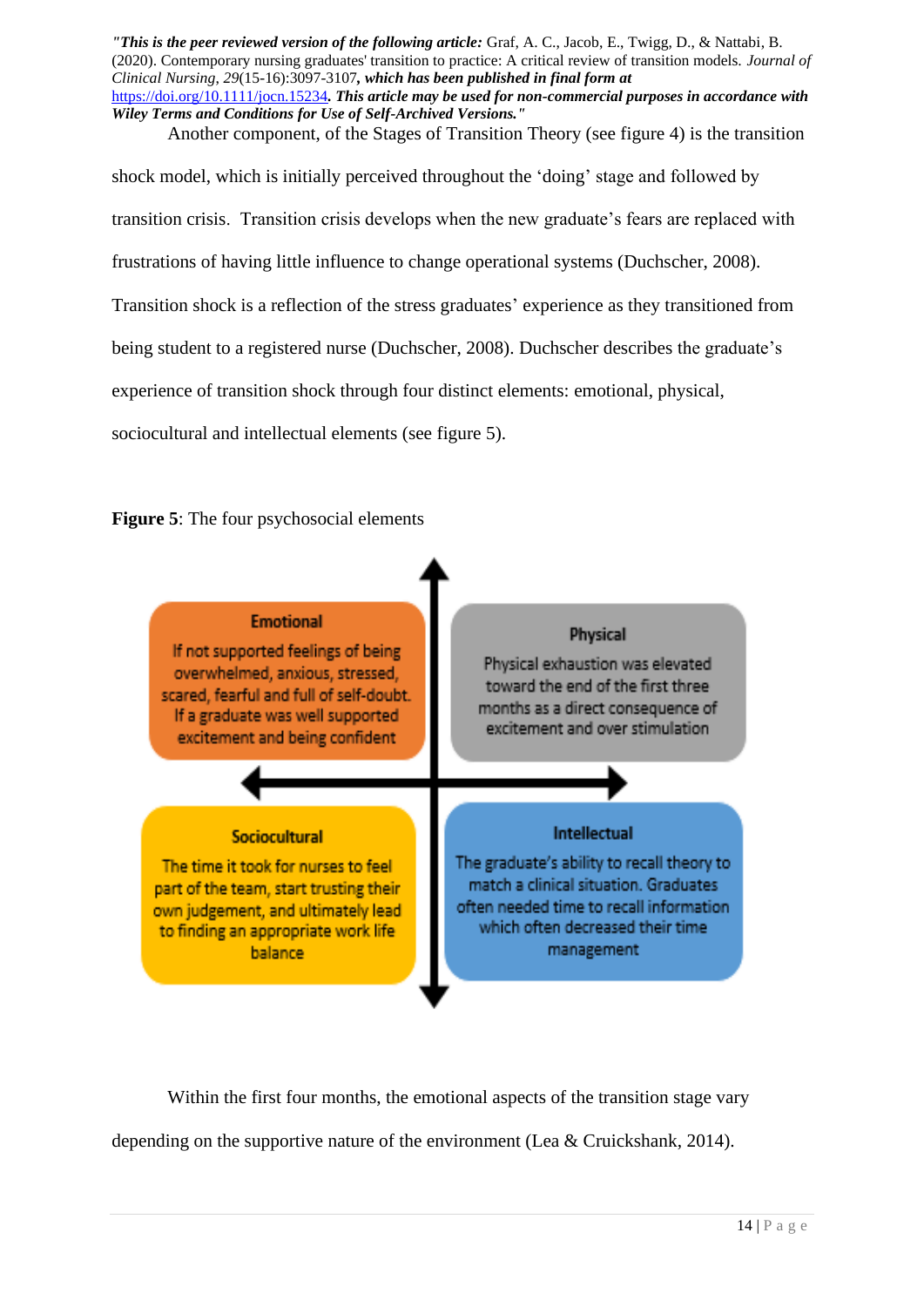*"This is the peer reviewed version of the following article:* Graf, A. C., Jacob, E., Twigg, D., & Nattabi, B. (2020). Contemporary nursing graduates' transition to practice: A critical review of transition models. *Journal of Clinical Nursing*, *29*(15-16):3097-3107*, which has been published in final form at*  <https://doi.org/10.1111/jocn.15234>*. This article may be used for non-commercial purposes in accordance with Wiley Terms and Conditions for Use of Self-Archived Versions."* Graduates who are less supported are more likely to feel overwhelmed, scared, self-doubt and be fearful. Fear of being viewed as clinically inadequate and failing to provide appropriate

care or failing to accept responsibility as a registered nurse (RN) were amplified within the first four months of the transition period (Wakefield, 2018).

Duchscher's research indicates that physical exhaustion was elevated toward the end of the first three months as a direct consequence of excitement and over stimulation. A number of participants stated that the constant doubting of their own clinical judgement or ability to perform clinical skills led to diminished rest, resulting in physical exhaustion (Duchscher, 2007).

Emphasis was placed on the sociocultural aspects of a new graduate's journey within the first few months. During this timeframe, graduates were often task orientated, concentrating on paperwork, medication rounds and administrative duties as opposed to patient care (Duchscher, 2007). This led to new graduates feeling that they had not fulfilled their role as patient advocate due to time constraints, and ultimately left them feeling confused between what they thought their role was and what it actually entailed.

New graduates often appeared to be coping but felt anxious, uncertain and stressed particularly when graduates found themselves caring for critically ill patients. They felt overwhelmed and out of their depth. Duchscher (2007) established that whilst the graduates seem to have the intellect to ask to be assigned to a less critical patient, this did not happen frequently. Intellectual support can be measured within a graduate program by reviewing the orientation process, how many supernumerary days were allocated, how many study days are assigned to the graduate program, and how supportive the program is towards theoretical knowledge (Chang & Daly, 2012).

If new graduates did not feel settled within the new environment, transition shock was prolonged. The rejection phase of transition shock was also prolonged in less supportive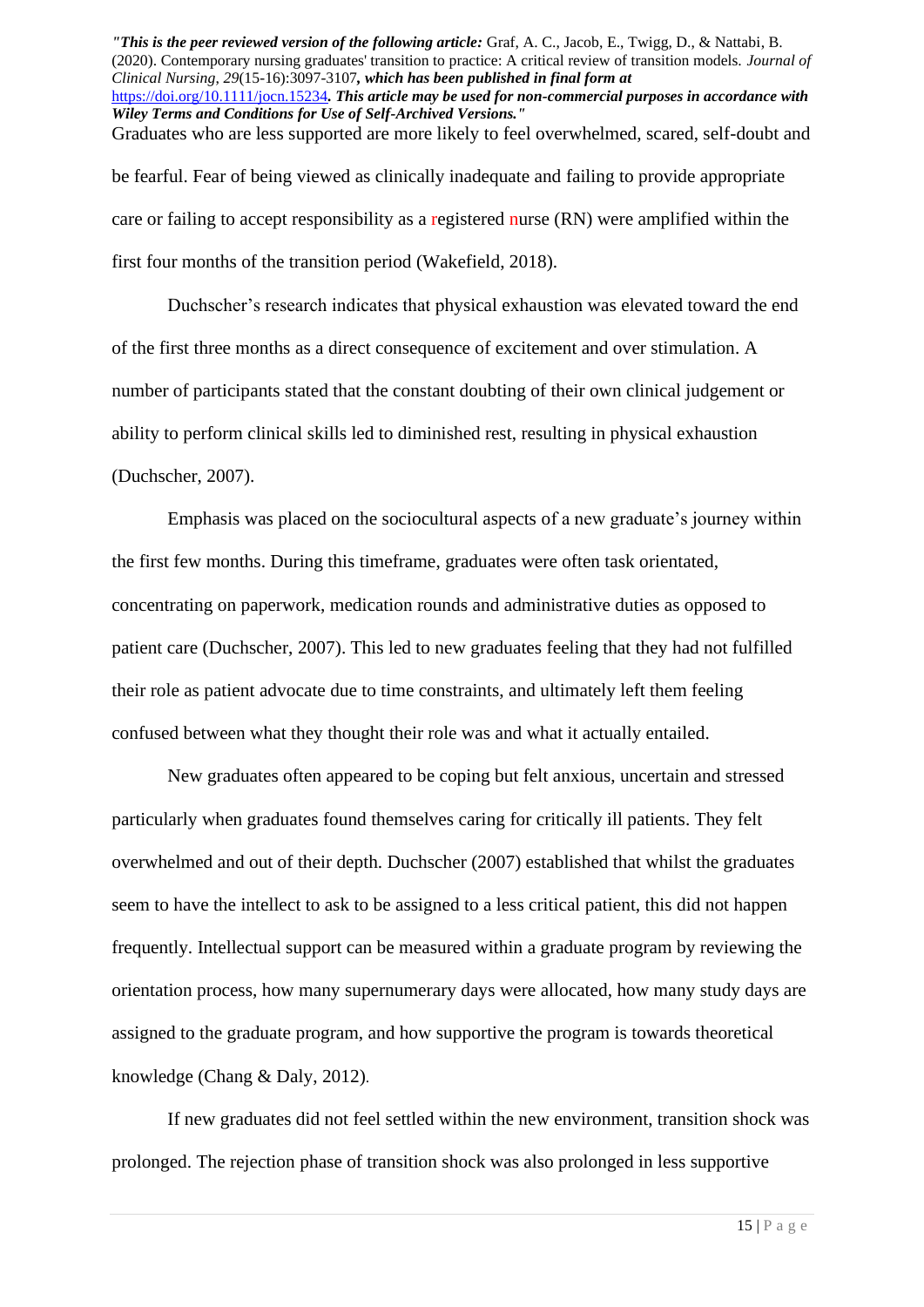transitioned from partial responsibility (during orientation) to full responsibility (full workload) within the first few weeks of the graduate program (Duchscher, 2008). The work of Duchscher assisted in preparing graduate programs that were aligned to the level of the nurse, prepared for the different stages a nursing graduate would experience and allowed for completion of each stage of the transition.

Whilst reviewing Benner's novice to expert theory Duchscher suggested the 'doing' stage coincided with Benner's novice stage, which describes nurses with no experience with a patient population or area they have entered (Benner, 2001). The 'being' stage aligns with Benner's 'advanced beginners' stage of skills acquisition. The advanced beginner stage suggests that while graduate nurses have marginal capabilities and need support, they do have experience within the context they are now employed (Benner, 2001). Duchscher argued the first four months of a new graduate's journey, were that of a novice nurse and indicated that graduates do not enter the advanced beginner's stage until five to seven months into their graduate year (Duchscher, 2009).

#### DISCUSSION

Decreased clinical practice in undergraduate programs and an increased number of nursing students in the clinical areas have affected a new graduate's workplace readiness (Bvumbwe & Mtshali, 2018). Murray, Sundin and Cope (2018) found that new graduates do not feel ready for practice when they start their graduate program. Clinical placement hours have generally decreased in undergraduates degrees however the impact of this change is often minimised by increasing time in one clincial setting. Graduates still need a minimum of 800 hours and therefore experience a depth of knowledge with a focus in fewer areas. If the graduate gained employment in the same clincial area, it could be argued the graduate is clincial ready. Brown (2017) suggests the new graduates are only advanced beginners if they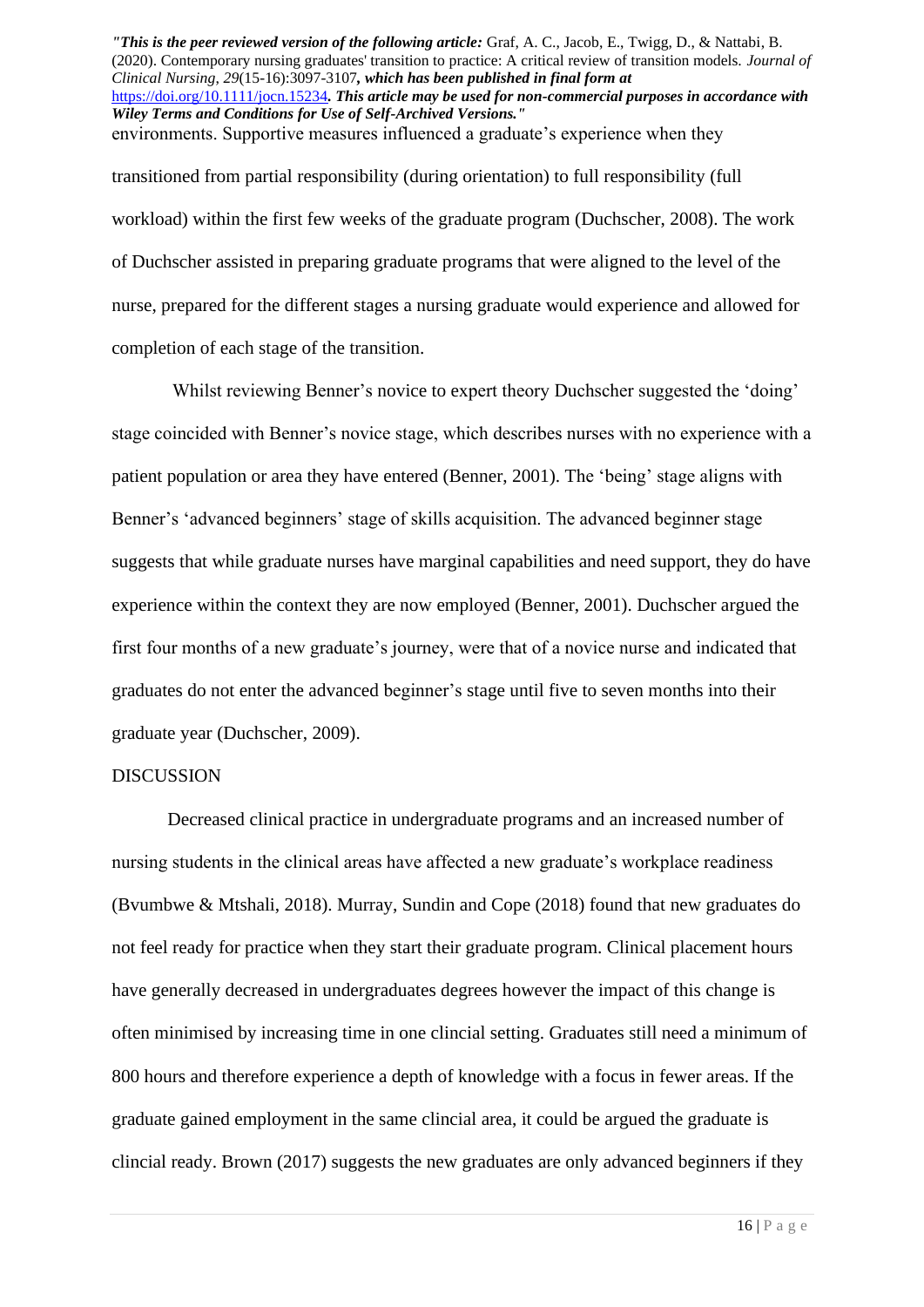*"This is the peer reviewed version of the following article:* Graf, A. C., Jacob, E., Twigg, D., & Nattabi, B. (2020). Contemporary nursing graduates' transition to practice: A critical review of transition models. *Journal of Clinical Nursing*, *29*(15-16):3097-3107*, which has been published in final form at*  <https://doi.org/10.1111/jocn.15234>*. This article may be used for non-commercial purposes in accordance with Wiley Terms and Conditions for Use of Self-Archived Versions."* had acquired many different clinical experiences as students. Perhaps it is not about many different experiences, instead a comprehensive experience is more effective in building attributes of an advanced beginner. Changes in the educational experience of a nursing student, since Benner's Novice to Expert theory was developed, may require a change to the description of a graduate nurse at that stage. These changes include decreased face-to-face teaching time at universities and the expectation of students to learn independently (Chen,

Fei, Huang, Xu, & Wu, 2019).

Changes also include higher patient acuity and decreased clinical placement time, exposure to a variety of wards for short periods when on placement and high student numbers in the clinical area, limiting learning opportunities (Kavanagh & Szweda, 2017). These challenges with clinical placement, along with concerns for patient safety, increase a student's anxiety, decreasing their ability to gain experience and learn effectively in today's clinical area (Jenson & Forsyth, 2012). Changes in health services, such as decreased length of hospital stay resulting in a rapid pace of change, and advanced technology, result in decreased time for teaching of students whilst on placement, leading to nurses graduating with a decreased ability for clinical judgement and a lack of confidence (Kavanagh & Szweda, 2017). Simulation is an education technique that can assist student nurses to learn technology, gain confidence and improve clinical judgement skills This suggests a greater importance in supporting nurses to develop as they move through the different stages (Benner, 2004).

Whilst Benner's novice-to-expert theory provides an overview of suggested stages of development, it has been criticised for failing to discuss ways in which nurses acquired knowledge or how knowledge provision was facilitated to enable them to move between stages (Izumi, 2011). Kennedy, Kenny and O'Meara (2015) argued that 'implied' knowledge is not tacit but shared through critical debriefs and storytelling during social interactions and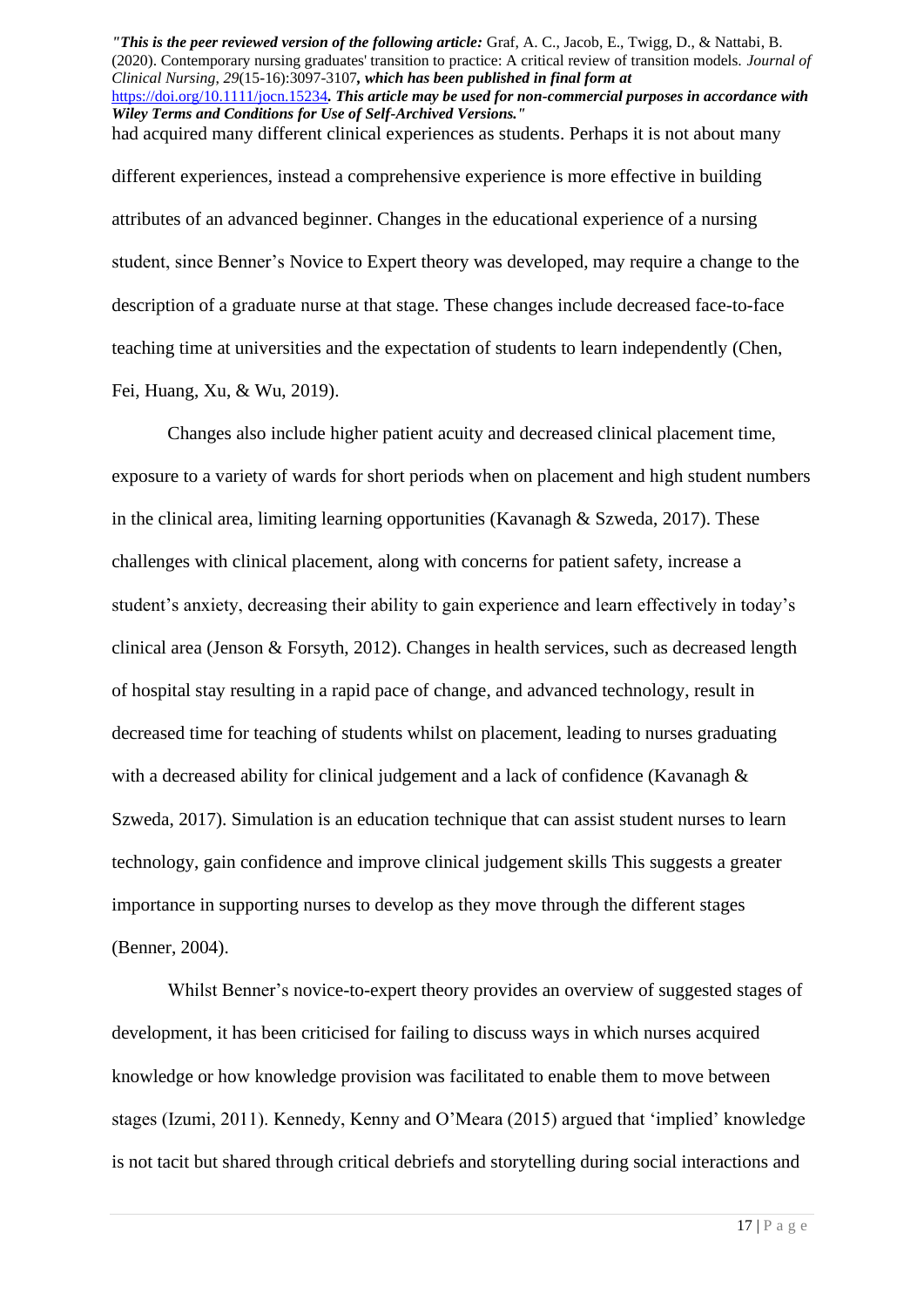hence professional socialisation is critical to enable nurses to gain knowledge through

experience, with clinical and socialisation skills shared between novice and senior staff (2015). Cook suggested that efficient education support from mentors or preceptors facilitate shared knowledge (2016). Similar to Benner's novice-to-expert theory, Duchscher's stages of transition theory did not focus on the facilitation of knowledge itself but the progression of graduates transitioning from a novice, requiring extra support, being task orientated to the role of an advanced beginner, gaining confidence and the development of clinical judgement (Boyer, Mann-Salinas, & Valdez-Delgado, 2018). The provision of support and knowledge adequately shared throughout a graduate's transition journey is crucial for a graduate program to be considered successful.

Bridges transition theory is similar to previous theories on organisational change. The terms 'change' and 'transition' are not interchangeable; a transition is the process individuals go through for change to occur (Kralik, Visentin, & Loon, 2006). If individuals are not supported through the three transition stages even the best programs may fail. If this is extrapolated into the context of nurse transition from university to the clinical setting, the provision of support throughout a graduate's transition journey is crucial for a graduate program to be considered successful.

Duchscher's stages of transition theory, 3-step process 'the doing' 'being' and 'knowing' aligns with Bridges transition step; 'doing' is letting go and transition shock is often evident. Bridges neutral stage aligns with Duchscher's second step of being and the effects of transition crisis prevail. The graduates' experience during the neutral stage or 'noman's land' may be prolonged if the graduate is less prepared both emotional and intellectually to cope with the rapidly changing clinical setting. The final stage 'new beginnings' aligns with 'knowing'. Transition is progressive regardless of a graduate being portrayed as a novice or advanced beginner. Duchscher suggests the stages of transition is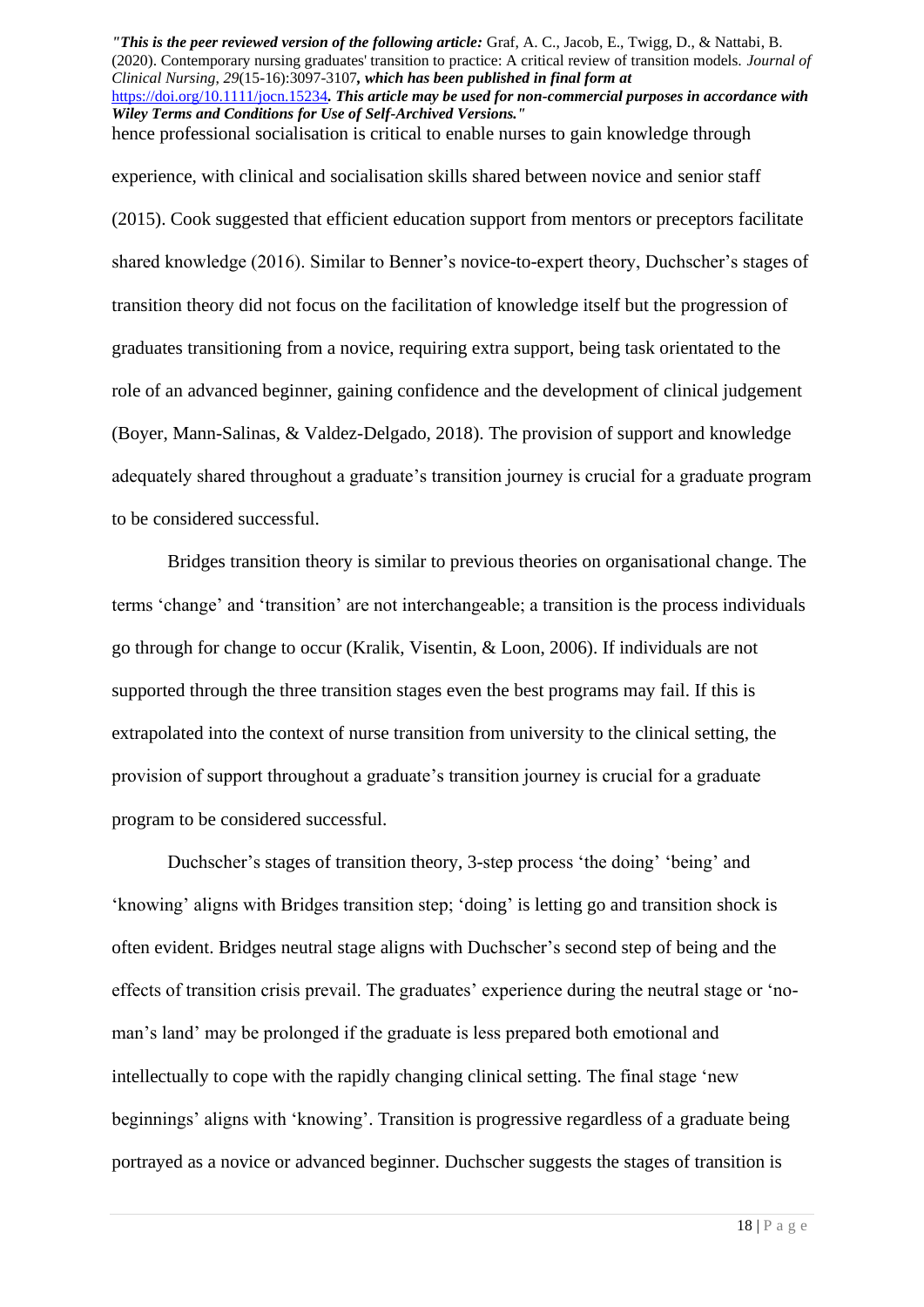therefore linear in progression. The majority of graduates' transition into the workforce and progress in a developing pattern similar to the skills acquisition model.

Duchscher builds upon and expands the work of both Kramer and Benner to develop a transition to practice theory. Through Duchscher's research, the term 'transition shock' was developed and incorporated deeper elements than reality shock (2007). The four elements were identified and acknowledged to affect a graduate transition 'shock' experience. The elements include emotional, physical, sociocultural and intellectual elements; three of these elements were explored throughout 'Kramer's reality shock theory' in 1974 (see table 1). These elements are heightened when graduates enter a phase of transition shock. Seminal work by Kramer (1974) identified the importance of recognising and managing the negative emotions experienced by novice nurses during the new graduate year. Duchscher suggested there is more than one phase of 'reality shock' graduates experience within their graduate program (Wakefield, 2018). Wakefield (2018) proposed that transition crisis is a second phase of culture shock. It could be further argued this phase is an additional step and differs from culture shock. This is reflective of the new graduate's transition in modern nursing, changes to undergraduate training and increased student numbers has resulted in graduates being in turmoil for nine months. Transition crisis, according to Duchscher's stages of transition theory, occurs when graduates are no longer new to the hospital environment, however, they are still learning sociocultural aspects and start to question clinical practice (Duchscher, 2009).

# **Suggested components of a structured transition program**

# *Recommendations for Education*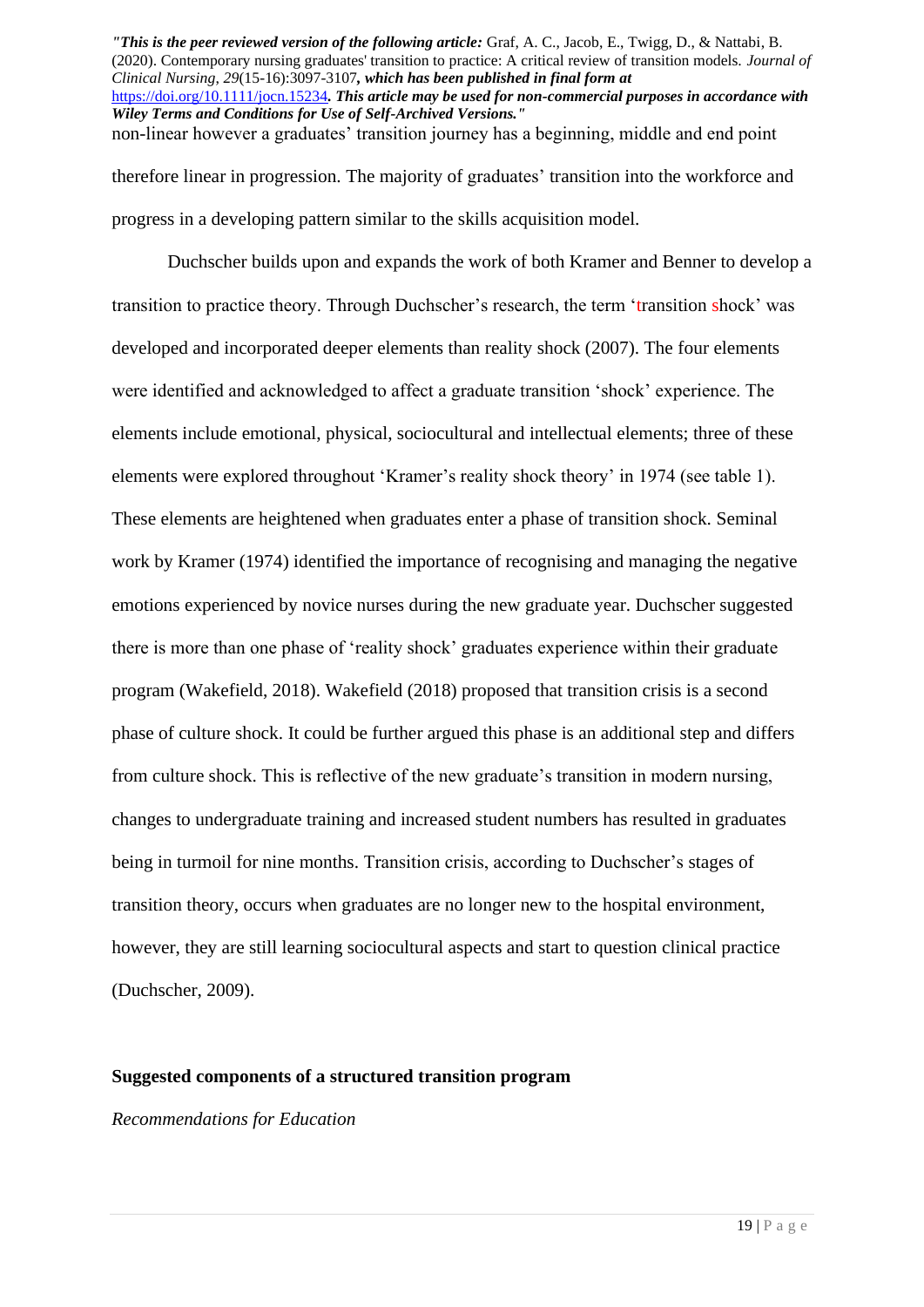Hayter (2017) suggests that to better prepare new graduates and decrease transition shock, undergraduate education should include a realistic view of daily stressors experienced in a clinical setting. Time and experience in appropriate clinical placements or simulated environments are required for nursing students to acquire clinical skills, develop critical thinking abilities to enable them to gain the confidence to practice at an advanced beginner level (Hayter, 2017). Recent studies on the use of extended, immersive simulation may assist in reducing transition shock, as simulation provides a realistic ward environment in which students are able to develop skills in communication, team work, decision making and time management prior to graduation (Rodgers, McConnell, de Rooy, Ellem, & Lombard, 2014). Nursing graduates are entering the workforce as novices as opposed to advanced beginners. Duchscher's solution was to introduce a prolonged orientation program from 12-24 weeks consisting of equivalent time spent between classroom theory and clinical practice to prepare the new graduate for the role of an advanced beginner (Duchscher, 2009). A reduction in transition shock requires new graduate to commence their transition program as advanced beginners. Due to the complexities of clinical areas and fast moving information and technology systems, the only way new graduates are going to begin their career as advanced beginners is to be introduced to ward like simulation training programs throughout their nursing degree (Brown, 2017; Kavangh & Szweda, 2017). Universities can adapt their current practice to align with the needs of new graduates to help better prepare and lessen the effects of transition shock.

#### *Recommendations for Policy*

Graduates equipped with the right support mechanisms can successfully navigate their way through the rejection phase (Sparacino, 2016). Support measures such as transition programs, have been shown to lessen the degree of reality shock experienced by graduate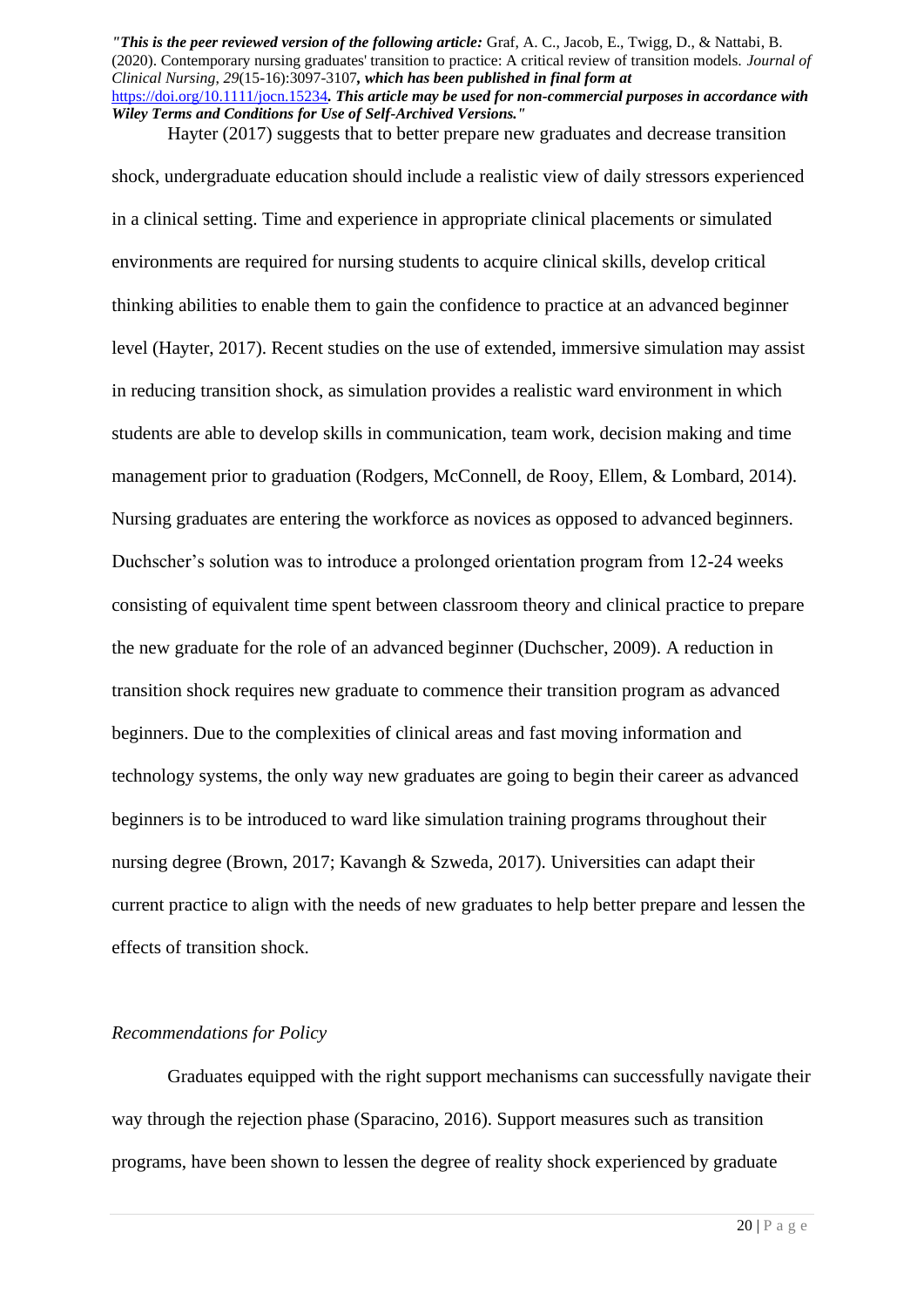preceptorship support have been shown to decrease the negative effects of reality shock and time spent within the rejection phase (Gerrish, 2000).

Current literature suggests there is a lack of nationally recognised transition programs (Wardrop et al., 2019). Many programs are formulated and run by the facility and may lack uniform structure (Calleja, Adonteng-Kissi, & Romero, 2019). The use of a structured, theoretical framework is considered essential to develop graduate programs that meet the needs of nursing graduates and decrease the attrition rate in the first year of practice. The American Nurses Credentialing Centre (ANCC) launched the practice transition accreditation program reviewing nearly 40 evidenced based components offered within a graduate program (Church, Cosme, & O'Brien, 2019). Ensuring both the use of a theoretical framework followed by an accreditation process for all graduate nurse programs would guarantee standardisation and strengthen the support offered within all graduate programs.

#### *Recommendations for Practice*

Duchscher proposed that transition programs should have a set of components in order to successfully assist graduate nurses with transition (2007). The first component includes education, consisting of theory, and role play. Graduate nurses need education on effective communication, workload delegation and management, along with discussions centring on conflict resolution and understanding current lifestyle adjustment (Duchscher, 2009). Duchscher highlighted the inclusion of unit-specific skills, professional roles and responsibilities, and supernumerary time as important components of an effective transition program. Effective preceptorship within the first three months, delivered by experienced nurses, would help to guide new graduates from task orientated duties to holistic nursing care (Duchscher 2007). It is essential for senior nurses to be able to identify and understand the

*<sup>&</sup>quot;This is the peer reviewed version of the following article:* Graf, A. C., Jacob, E., Twigg, D., & Nattabi, B. (2020). Contemporary nursing graduates' transition to practice: A critical review of transition models. *Journal of Clinical Nursing*, *29*(15-16):3097-3107*, which has been published in final form at*  <https://doi.org/10.1111/jocn.15234>*. This article may be used for non-commercial purposes in accordance with Wiley Terms and Conditions for Use of Self-Archived Versions."* nurses (Rush, et al., 2013). Programs that include adequate supernumerary time and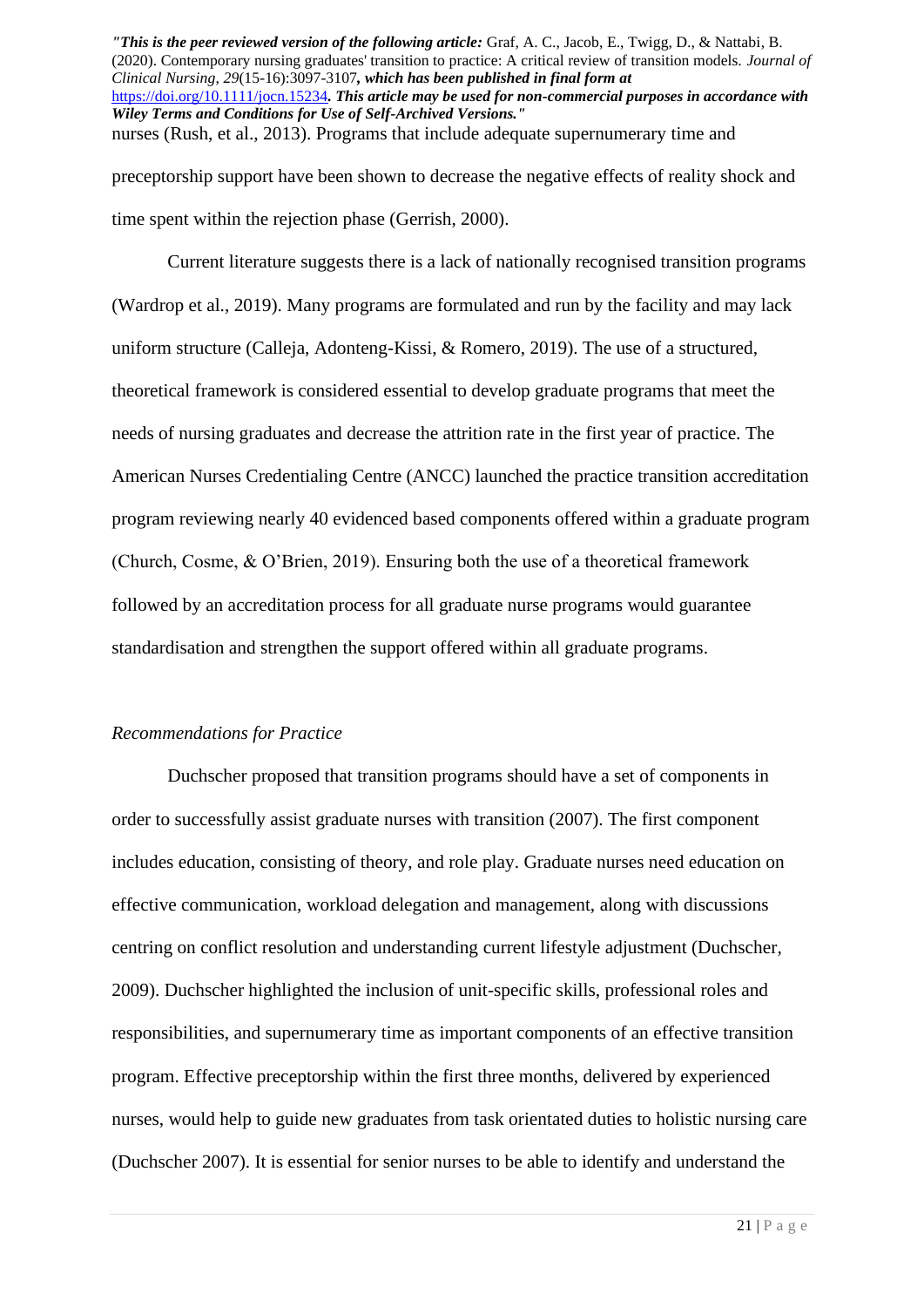with the transition.

#### **CONCLUSION**

This narrative critical review highlights four distinct theories that have been used to create a contemporary theoretical framework applicable for today's graduate nurses. Kramer's theory was developed in 1974 and provides a basic understanding of the transition process, however the role of the new graduate has significantly changed. Benner's novice to expert and Bridges transition theory are concepts that also remain relevant although they are both limited by the changing level of graduating nurse, from advanced beginner, to novice level. Duchscher's conceptual framework aligned the three valid theories with the challenges contemporary registered graduates' experience.

New graduate nurses currently transition into the workforce with limited clinical hours, and decreasing face-to-face education which often leads to an increased gap between theory and practice. This heightens the possibility and duration of transition shock. Support through graduate transition programs is vital to decrease attrition rates through managing the transition shock which will occur. A clear theoretical framework can provide a deep understanding of the various stages and processes of transition and enable development of successful programs.

New graduates commencing as novices may be reflective of the changes in undergraduate degrees. Extended ward simulation appropriately resourced helps to advance the skills acquisition and bridge the theory practice gap present in some undergraduate degrees. Graduates need to complete their university degrees as advanced beginners, to decrease their current experience of transition shock. Duchscher's transition shock model provides a platform for researchers to base the understanding of a new graduates transition into the workforce.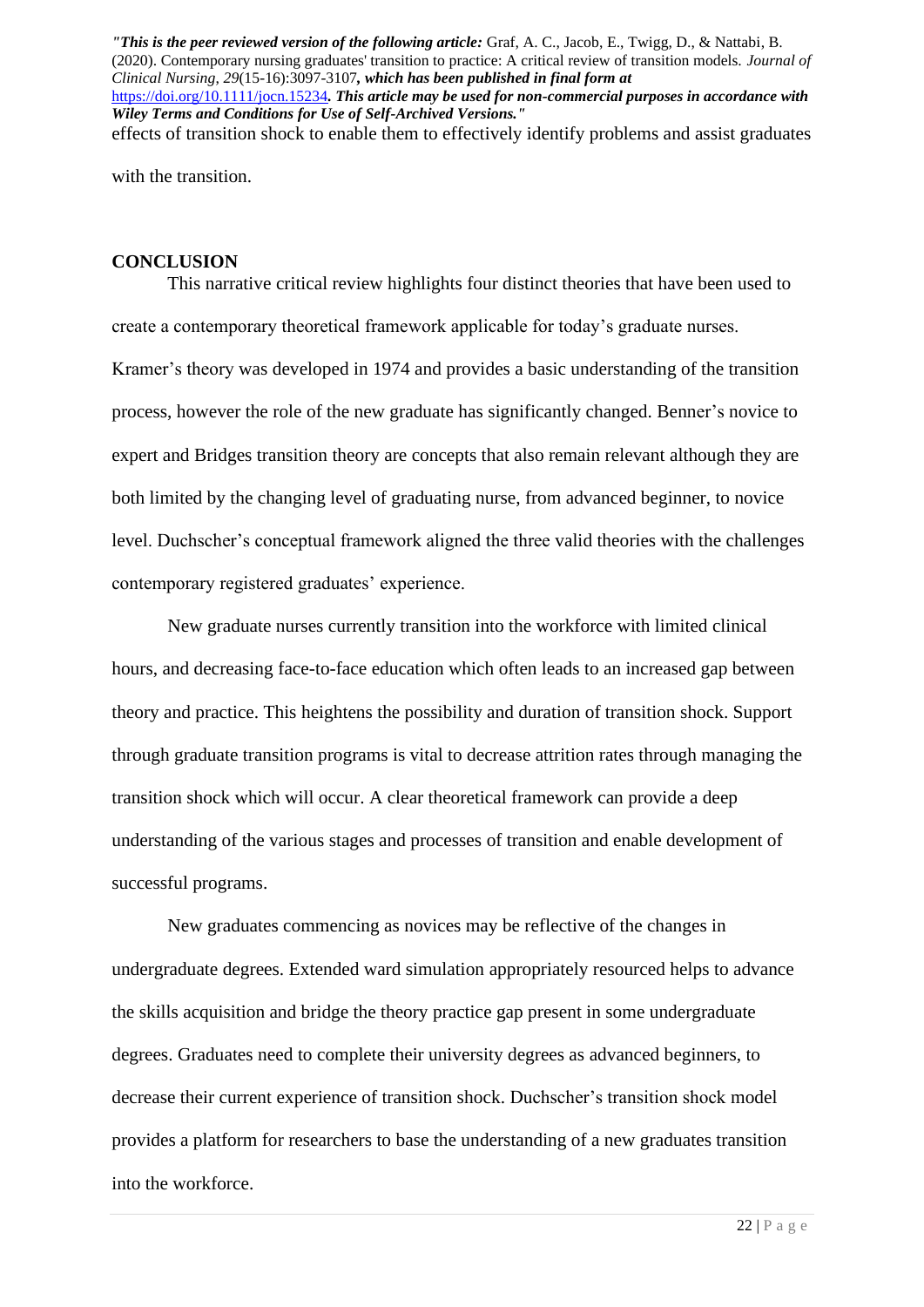#### **Relevance to Clinical Practice**

Universities and clinical facilities need to work together and incorporate effective simulation activities to help bridge the gap between theory and practice and enable students to graduate at a higher functioning level. Current literature is calling for increased skills acquisition to be conducted in undergraduate degrees and for simulation activities to continue to evolve to increase critical thinking skills and produce advanced beginners not novice nurses. This may aid to easing the transition process for newly graduates nurses entering the workforce.

The rapid changes within the clinical environment and evolving education system are important issues to consider and with less clinical hours available in undergraduate courses leaves nursing graduates feeling unprepared for clinical practice. Nurse managers and senior nurses supporting new graduates need to understand the new graduates needs. Understanding the needs of new graduates start with being aware of transition shock and graduates needing to let go before being able to move forward.

Duchscher's theoretical framework, the stages of transition theory, adapted from Bridges three step linear process aligns with the current 12-month graduate program utilised in many countries (Rush et al., 2013). This coupled with the integration of the four elements affecting transition shock relevant to a graduate nurse's 12-month program strengthens the efficacy of this framework. Following a theoretical framework when developing a graduate program when prove beneficial for both the graduate nurse and team facilitating the program.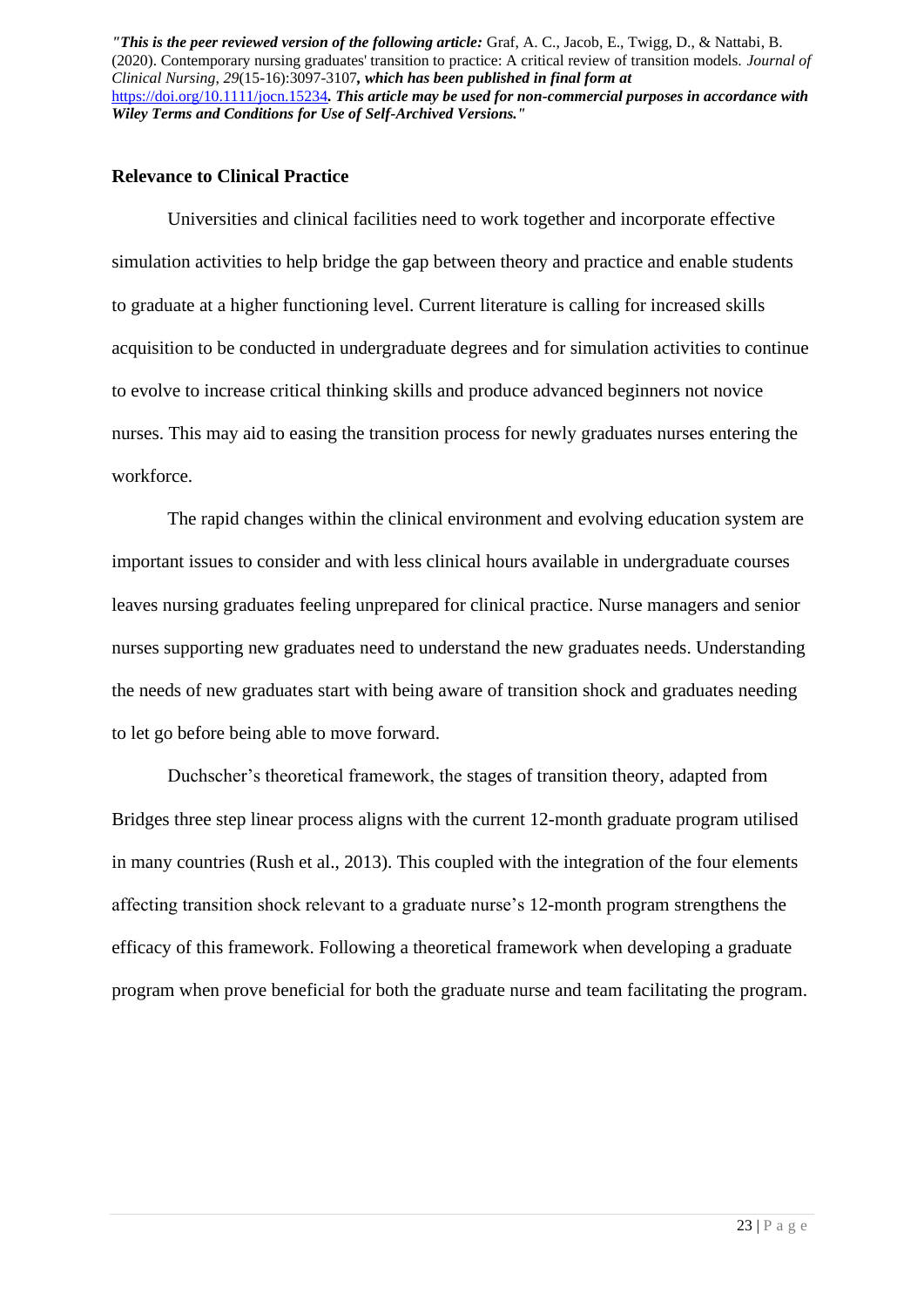#### **REFERENCES**

- Al Awaisi, H., Cooke, H., & Pryjmachuk, S. (2015). The experiences of newly graduated nurses during their first year of practice in the Sultanate of Oman–A case study. *International journal of nursing studies*, *52*(11), 1723-1734.
- Ankers, MD, Barton, CA., & Parry, YK. (2017). A phenomenological exploration of graduate nurse transition to professional practice within a transition to practice program. Collegian DOI:<http://dx.doi.org/10.1016/j.colegn.2017.09.002>
- Arrowsmith, V., Lau‐Walker, M., Norman, I., & Maben, J. (2016). Nurses' perceptions and experiences of work role transitions: a mixed methods systematic review of the literature. *Journal of advanced nursing*, *72*(8), 1735- 1750.
- Benner, P. E. (2001). *From novice to expert: Excellence and power in clinical nursing practice* (Commemorative ed.). Upper Saddle River, NJ: Prentice Hall.
- Benner, P. (2004). Using the Dreyfus model of skill acquisition to describe and interpret skill acquisition and clinical judgment in nursing practice and education. *Bulletin of science, technology & society*, *24*(3), 188-199.
- Bridges, W. (2009). *Managing transitions: Making the most of change* (3rd ed.). London: Nicholas Brealey.
- Boyer, S. A., Mann-Salinas, E. A., & Valdez-Delgado, K. K. (2018). Clinical Transition Framework: Integrating Coaching Plans, Sampling, and Accountability in Clinical Practice Development. *Journal for nurses in professional development*, *34*(2), 84-91.
- Brown, T. J. (2017). Explicating the Effectiveness of Virtual Clinical Reality Simulation Education In Enhancing the Competence of Undergraduate Nursing Students. *International journal of Nursing Didactics*, *7*(5), 16-27.
- Bvumbwe, T., & Mtshali, N. (2018). Transition-to-practice guidelines: Enhancing the quality of nursing education. *African Journal of Health Professions Education*, *10*(1), 66-71.
- Chang, E., & Daly, J. (2012). *Transitions in nursing: preparing for professional practice (3rd ed)*. Elsevier Health Sciences.
- Chen, J., Fei, S., Huang, J., Xu, J., & Wu, L. (2019, April). Study on the Impact of Flipped Classroom on Learning Initiative in Intensive Care Courses in Higher Vocational Nursing Students. In *3rd International Conference on Culture, Education and Economic Development of Modern Society (ICCESE 2019)*. Atlantis Press.
- Church, C. D., Cosme, S., & O'Brien, M. (2019). Accreditation of transition to practice programs: Assessing the value and impact. *Journal for nurses in professional development*, *35*(4), 180-184.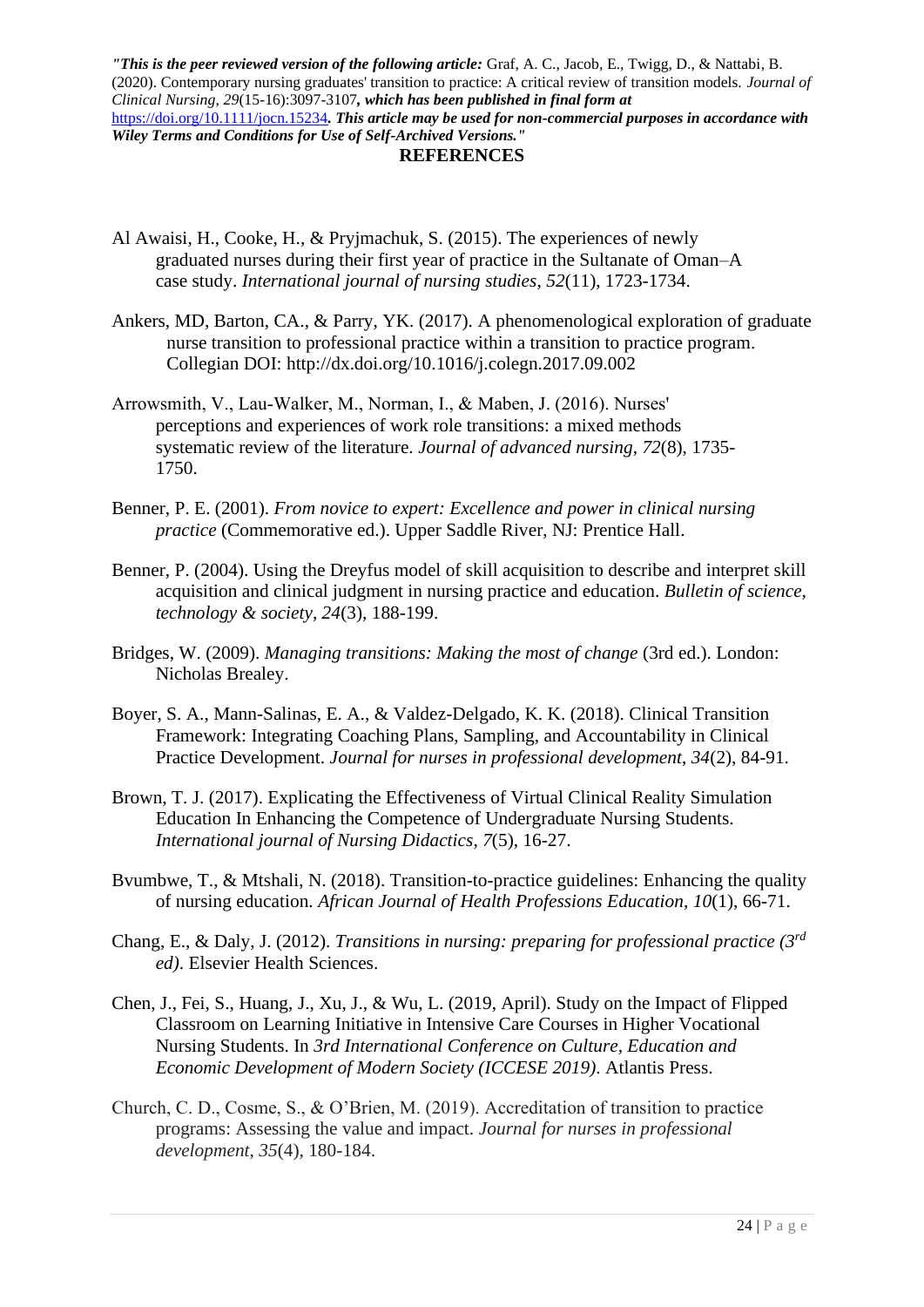- Cook, C. (2016). A 'toolkit' for clinical educators to foster learners' clinical reasoning and skills acquisition. *Nursing Praxis in New Zealand*, *32*(1), 28-38.
- Duchscher, J. (2007). Professional role transition into acute-care by newly graduated baccalaureate female registered nurses: Unpublished thesis, University of Alberta (Canada).
- Duchscher, J. B. (2008). A process of becoming: The stages of new nursing graduate professional role transition. *Journal of Continuing Education in Nursing, 39*(10), 441- 450. doi:10.3928/00220124-20081001-03
- Duchscher, J. E. B. (2009). Transition shock: The initial stage of role adaptation for newly graduated registered nurses. *Journal of Advanced Nursing, 65*(5), 1103-1113. doi:10.1111/j.1365-2648.2008.04898.x
- Eckermann, A. K., Dowd, T., Chong, E., Nixon, L., Gray, R., & Johnson, S. (2010). Binan Goonj: bridging cultures in Aboriginal Health., (Elsevier Australia: Sydney).
- El Haddad, M., Moxham, L., & Broadbent, M. (2012). Graduate registered nurse practice readiness in the Australian context: An issue worthy of discussion. Collegian: *Journal of the Royal College of Nursing Australia* (0). doi: <http://dx.doi.org/10.1016/j.colegn.2012.09.003>
- El Haddad, M., Moxham, L., & Broadbent, M. (2017). Graduate nurse practice readiness: A conceptual understanding of an age old debate. *Collegian*, *24*(4), 391-396.
- Freeling, M., & Parker, S. (2015). Exploring experienced nurses' attitudes, views and expectations of new graduate nurses: A critical review. *Nurse education today*, *35*(2), e42-e49.
- Gerrish, K. (2000). Still fumbling along? A comparative study of the newly qualified nurse's perception of the transition from student to qualified nurse. *Journal of advanced Nursing*, *32*(2), 473-480.
- Hayter, K. (2017). Work Readiness of Newly Graduated Nurses with Implications for Academia and Employers. Unpublished thesis, University of Arizona.
- Hezaveh, M. S., Rafii, F., & Seyedfatemi, N. (2014). Novice nurses' experiences of unpreparedness at the beginning of the work. *Global journal of health science*, *6*(1), 215.
- Izumi, S. (2011). Educating nurses: A call for radical transformation. *Japan Journal of Nursing Science*, *8*(1), 110-111.
- Jacob, E. R., McKenna, L., & D'Amore, A. (2014). Comparisons of the educational preparation of registered and enrolled nurses in Australia: The educators' perspectives. *Nurse Education in Practice*, *14*(6), 648-653.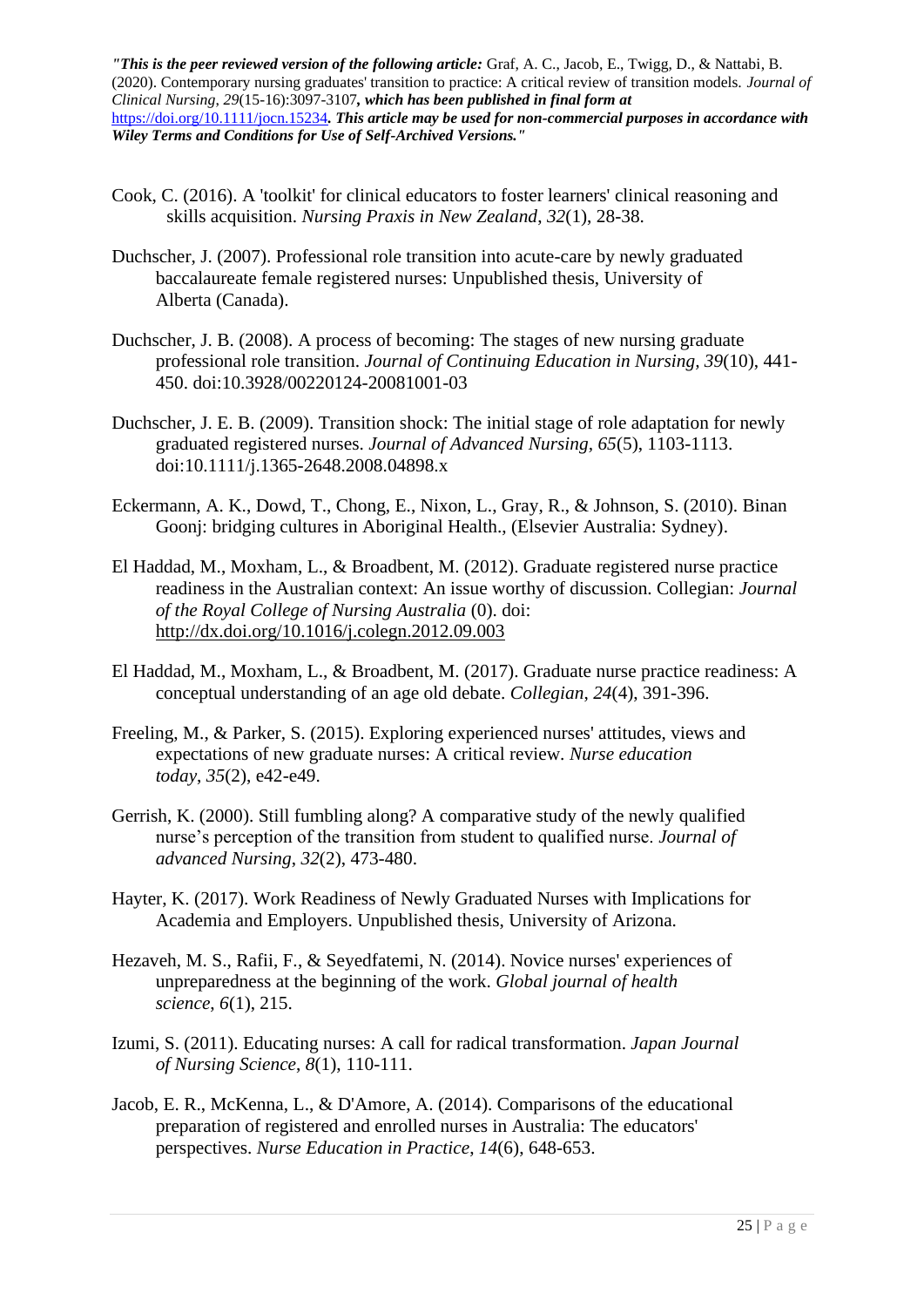- Jamieson, I., Sims, D., Basu, A., & Pugh, K. (2019). Readiness for practice: The views of new zealand senior nursing students. *Nurse Education in Practice, 38*, 27-33. doi:10.1016/j.nepr.2019.05.007
- Jenson, C. E., & Forsyth, D. M. (2012). Virtual reality simulation: using threedimensional technology to teach nursing students. *CIN: Computers, Informatics, Nursing*, *30*(6), 312-318.
- Kavanagh, J. M., & Szweda, C. (2017). A crisis in competency: The strategic and ethical imperative to assessing new graduate nurses' clinical reasoning. *Nursing Education Perspectives*, *38*(2), 57-62.
- Kralik, D., Visentin, K., & Van Loon, A. (2006). Transition: a literature review. *Journal of advanced nursing*, *55*(3), 320-329.
- Kramer, M. (1974). Reality shock: Why nurses leave nursing. St. Louis: Mosby
- Kramer, M., Brewer, B. B., & Maguire, P. (2013). Impact of healthy work environments on new graduate nurses' environmental reality shock. *Western Journal of Nursing Research*, *35*(3), 348-383.
- Kennedy, S., Kenny, A., & O'Meara, P. (2015). Student paramedic experience of transition into the workforce: a scoping review. *Nurse education today*, *35*(10), 1037-1043.
- Lea, J., & Cruickshank, M. (2007). The experience of new graduate nurses in rural practice in New South Wales. *Rural and Remote Health*, 7(814), 1-11.
- Lea, J., & Cruickshank, M. (2014). The support needs of new graduate nurses making the transition to rural nursing practice in Australia. *Journal of Clinical Nursing,* 24(7-8), 948-960. DOI: 10.1111/jocn.12720
- Lina, D., & Setiawan, D. B. (2017). An Analysis of Culture Shock from West to East as Seen in Reilly's The Tournament. *TEKNOSASTIK*, *15*(1).
- Martin, K., & Wilson, C. B. (2011). Newly registered nurses' experience in the first year of practice: A phenomenological study. *International Journal for Human Caring*, *15*(2), 21.
- Meleis, A. I., Sawyer, L. M., Im, E. O., Messias, D. K. H., & Schumacher, K. (2000). Experiencing transitions: an emerging middle-range theory. *Advances in nursing science*, *23*(1), 12-28.
- Murray, M., Sundin, D., & Cope, V. (2018). New graduate registered nurses' knowledge of patient safety and practice: A literature review. *Journal of clinical nursing*, *27*(1-2), 31-47.
- Oberg, K. (1960). Culture Shock: Adjustment to New Cultural Environments. *Practical Anthropology* 7: 177-182.